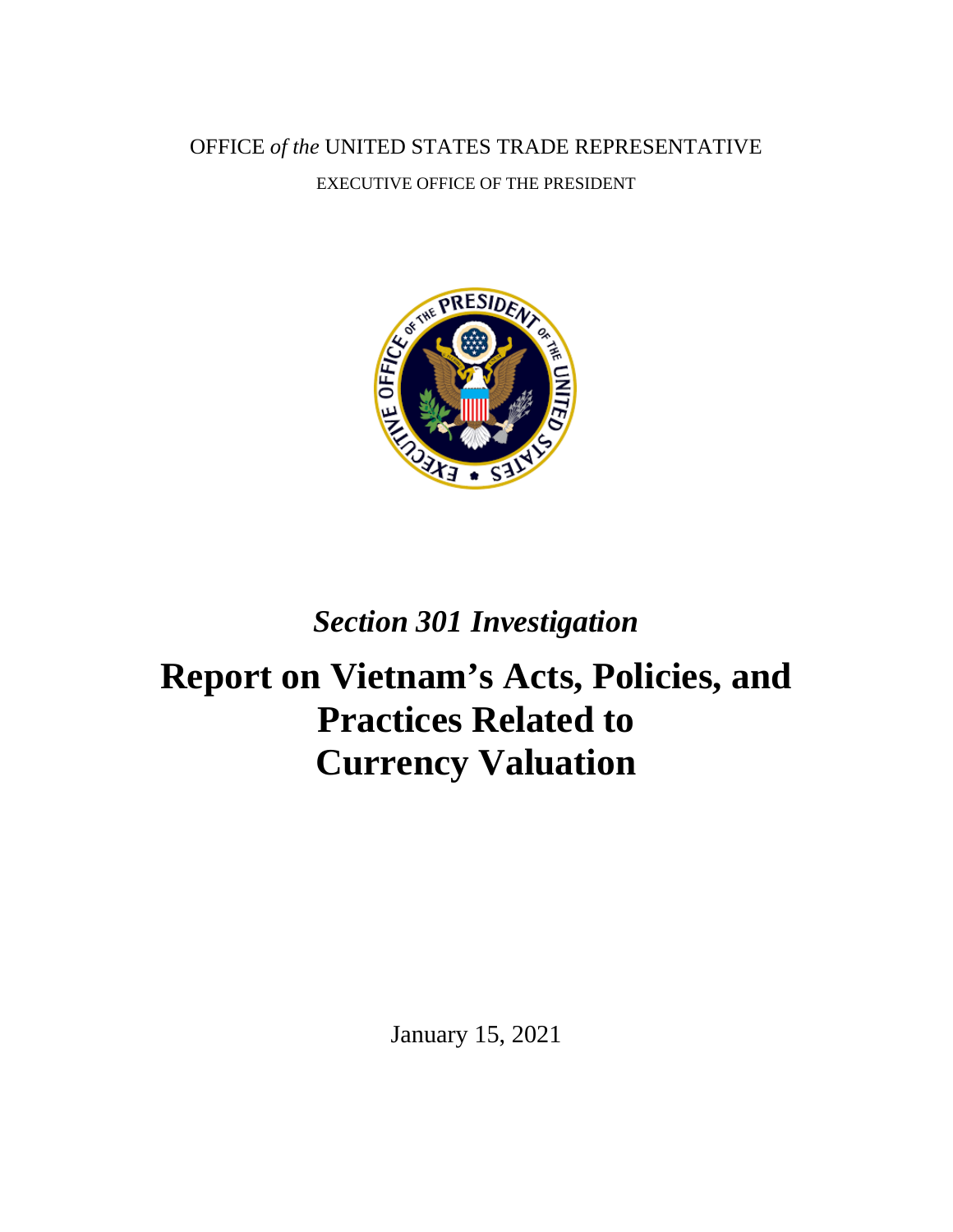| I.   |                                                                                                                                                                                                                                                   |
|------|---------------------------------------------------------------------------------------------------------------------------------------------------------------------------------------------------------------------------------------------------|
| П.   |                                                                                                                                                                                                                                                   |
|      | A.                                                                                                                                                                                                                                                |
|      | <b>B.</b>                                                                                                                                                                                                                                         |
|      | $\mathbf{C}$ .                                                                                                                                                                                                                                    |
| III. |                                                                                                                                                                                                                                                   |
|      | VIETNAM'S EXCHANGE RATE REGIME AND THE ROLE OF THE STATE BANK OF VIETNAM  5<br>А.                                                                                                                                                                 |
|      | <b>B.</b>                                                                                                                                                                                                                                         |
|      | <b>AVAILABLE EVIDENCE INDICATES THAT THE VND HAS BEEN UNDERVALUED FOR SEVERAL</b><br>C.<br>YEARS, AND THE STATE BANK OF VIETNAM'S MORE RECENT FX MARKET INTERVENTIONS                                                                             |
|      | AVAILABLE EVIDENCE INDICATES THAT VIETNAM'S INTERVENTIONS IN FX MARKETS TOOK<br>D.<br>PLACE IN A CONTEXT OF CURRENT ACCOUNT AND GOODS TRADE SURPLUSES (INCLUDING                                                                                  |
| IV.  | THE INVESTIGATION SUPPORTS A FINDING THAT VIETNAM'S ACTS, POLICIES, AND PRACTICES<br>RELATED TO CURRENCY VALUATION, INCLUDING THROUGH EXCESSIVE GOVERNMENT<br>INTERVENTION IN FX MARKETS, TAKEN IN THEIR TOTALITY, ARE UNREASONABLE UNDER SECTION |
|      | FACTORS EXAMINED IN EVALUATING WHETHER VIETNAM'S CURRENCY VALUATION<br>А.                                                                                                                                                                         |
|      | 1. Exchange Rate Policy Should not be Used to Gain an Unfair Competitive Advantage                                                                                                                                                                |
|      | 2. Exchange Rate Policy Should Not Prevent Exchange Rates from Reflecting<br><b>Underlying Economic and Financial Conditions or Prevent Balance of Payments</b>                                                                                   |
|      | THE INFORMATION OBTAINED IN THE INVESTIGATION SUPPORTS A FINDING THAT<br>В.<br>VIETNAM'S ACTS, POLICIES, AND PRACTICES RELATED TO CURRENCY VALUATION, TAKEN                                                                                       |
|      | PURPORTED EXPLANATIONS FOR VIETNAM'S RECENT INTERVENTIONS IN FX MARKETS DO<br>$\mathbf{C}$ .                                                                                                                                                      |
| V.   | VIETNAM'S ACTS, POLICIES, AND PRACTICES BURDEN OR RESTRICT U.S. COMMERCE  27                                                                                                                                                                      |
| VI.  |                                                                                                                                                                                                                                                   |
|      | Annex 1: Letter from Ambassador Robert E. Lighthizer to the Government of Vietnam30                                                                                                                                                               |

#### **Contents**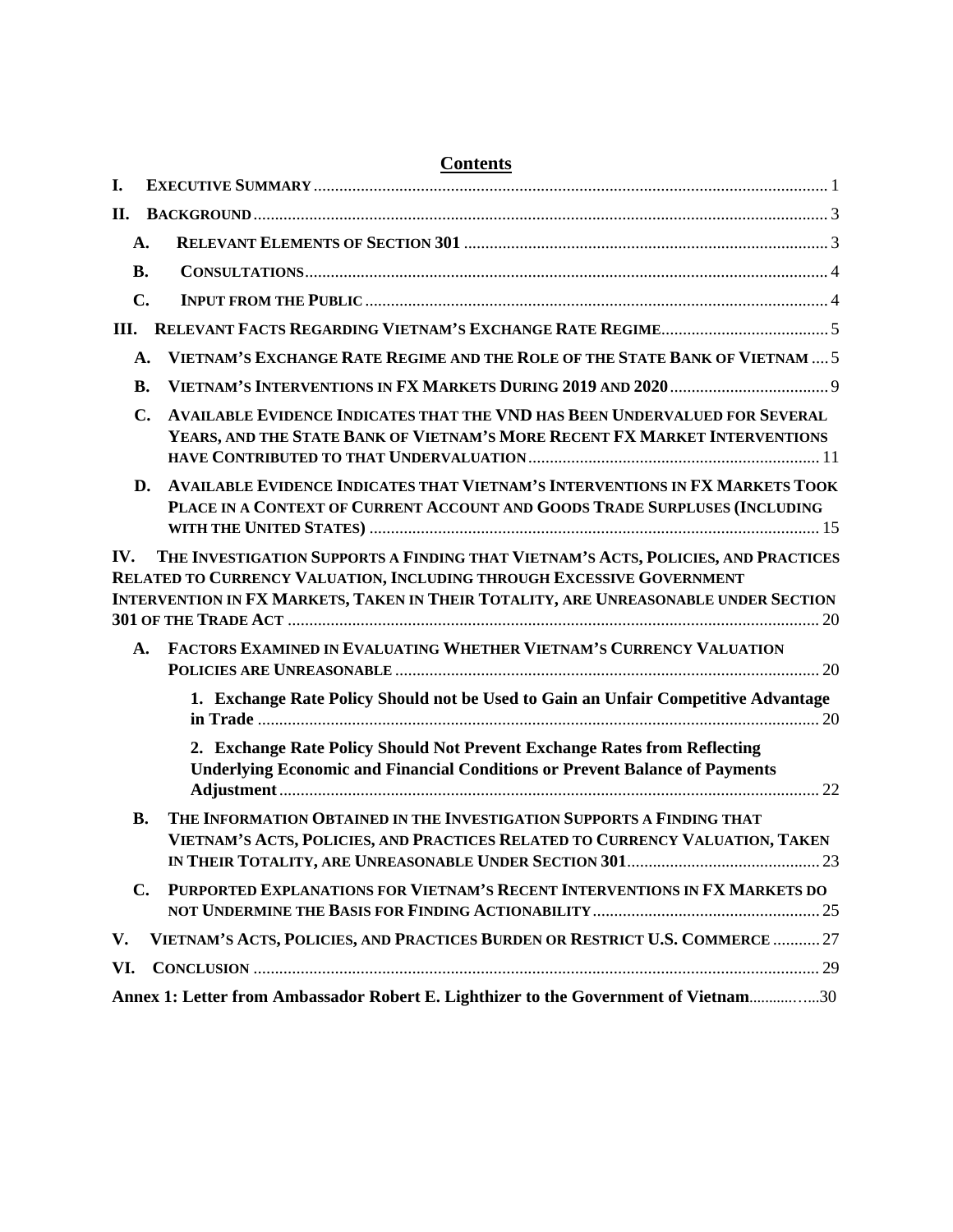#### **REPORT ON VIETNAM'S ACTS, POLICIES, AND PRACTICES RELATED TO CURRENCY VALUATION PREPARED IN THE INVESTIGATION UNDER SECTION 301 OF THE TRADE ACT OF 1974**

#### <span id="page-2-0"></span>**I. EXECUTIVE SUMMARY**

On October 2, 2020, the U.S. Trade Representative initiated an investigation under section 302(b)(1)(A) of the Trade Act of 1974, as amended, of Vietnam's acts, policies, or practices relating to the valuation of its currency. The *Initiation Notice* explained that the available evidence indicated that Vietnam's currency had been undervalued for the past three years, and that the State Bank of Vietnam's interventions in foreign exchange (FX) markets in the form of net purchases of FX contributed to undervaluation of its currency during 2019. The *Initiation Notice* described the initial focus of the investigation, which was "whether Vietnam's interventions—through the [State Bank of Vietnam]—in exchange markets and other related actions that contribute to the undervaluation of Vietnam's currency are unreasonable or discriminatory and burden or restrict United States commerce."

The information obtained in this investigation, including the written public comments and witness testimony during the public hearing, indicates that Vietnam manages its exchange rate based on its interest in achieving certain economic goals; that the acts, policies, and practices it has chosen with respect to the exchange rate have contributed to undervaluation of the exchange rate; that Vietnam uses FX market interventions as a key tool to manage the exchange rate in a manner that has contributed to persistent undervaluation; and that this undervalued exchange rate is accompanied by substantial current account and trade imbalances (including with the United States).

It is a widely-accepted norm, as evidenced in international agreements and U.S. law, that acts, policies, and practices related to currency valuation should not be undertaken to gain an unfair competitive advantage in international trade. Such acts, policies, or practices should not artificially enhance a country's exports and restrict its imports in ways that do not reflect the underlying competitiveness. Similarly, existing U.S. and international norms indicate that exchange rates should reflect underlying economic and financial conditions, and that exchange rate action should not prevent balance of payments adjustment. These principles are based on the premise that, when a government engages excessively in FX market interventions or other actions to lower the value or suppress appreciation of its currency, this artificially distorts market-based competition, promoting domestic production and exports, and suppressing imports, in ways that do not reflect the productivity of economies or competitiveness of traded goods.

The specific facts and circumstances examined in this investigation, when considered in light of these principles, support a finding that Vietnam's acts, policies, and practices related to currency valuation, including excessive foreign exchange market interventions and other related actions, taken in their totality, are unreasonable. These facts and circumstances include the persistent undervaluation of its currency over a course of several years; Vietnam's more recent, rapid, and significant purchases of FX, which have contributed to undervaluation; and the conditions surrounding Vietnam's FX market interventions including current account and goods trade surpluses (including with the United States). An affirmative finding is also consistent with a report by the Department of the Treasury that Vietnam has recently engaged in currency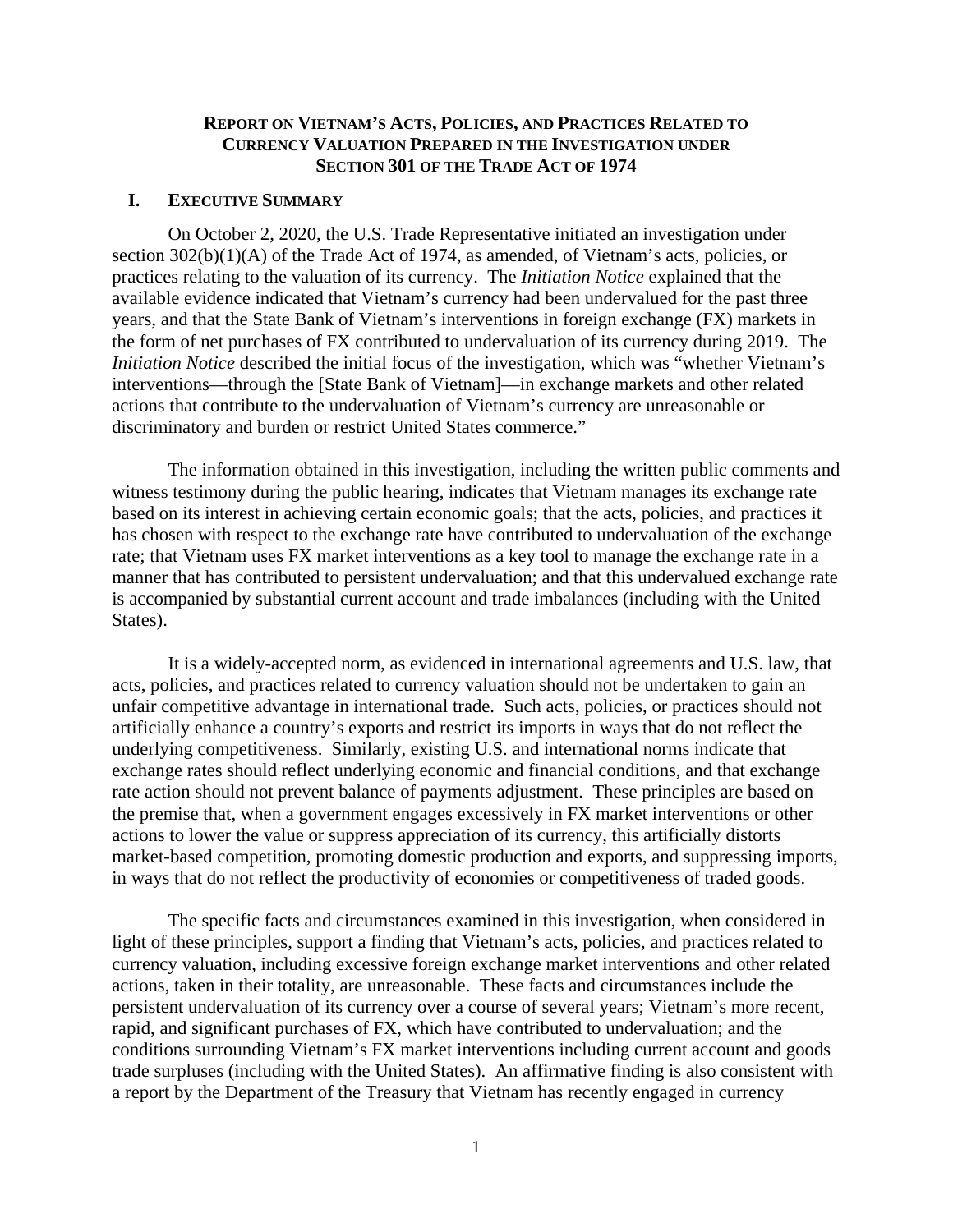manipulation during the twelve-month period of July 2019 through June 2020. Furthermore, as explained in this Report, purported justifications for Vietnam's recent FX market interventions do not undermine the basis for finding actionability.

Vietnam's acts, policies, and practices that contribute to currency undervaluation through excessive foreign exchange market interventions and other related actions burden or restrict U.S. commerce within the meaning of section 301 of the Trade Act. First, currency undervaluation effectively lowers the price of exported products from Vietnam into the United States. This makes Vietnamese imports into the United States less expensive than they would otherwise be, which undermines the competitive position of firms in the United States that are competing with lower-priced Vietnamese imports. Second, currency undervaluation raises the local currency price of U.S. exports to Vietnam. This undermines the competitive position of U.S. firms in the Vietnamese market.

Third, excessive FX market intervention undertaken while a country has a significant current account surplus also undermines U.S. export opportunities. For example, a current account surplus may result from net exports, suggesting that domestic production exceeds domestic consumption. Without FX market intervention, the value of Vietnam's currency would tend to appreciate in the context of a current account surplus, enhancing domestic consumption in a manner more favorable to U.S. exports.

In sum, the findings in this investigation support that Vietnam's acts, policies, and practices with respect to currency valuation, including excessive foreign exchange market interventions and other related actions, taken in their totality, are unreasonable and burden or restrict U.S. commerce, and are thus actionable under section 301 of the Trade Act.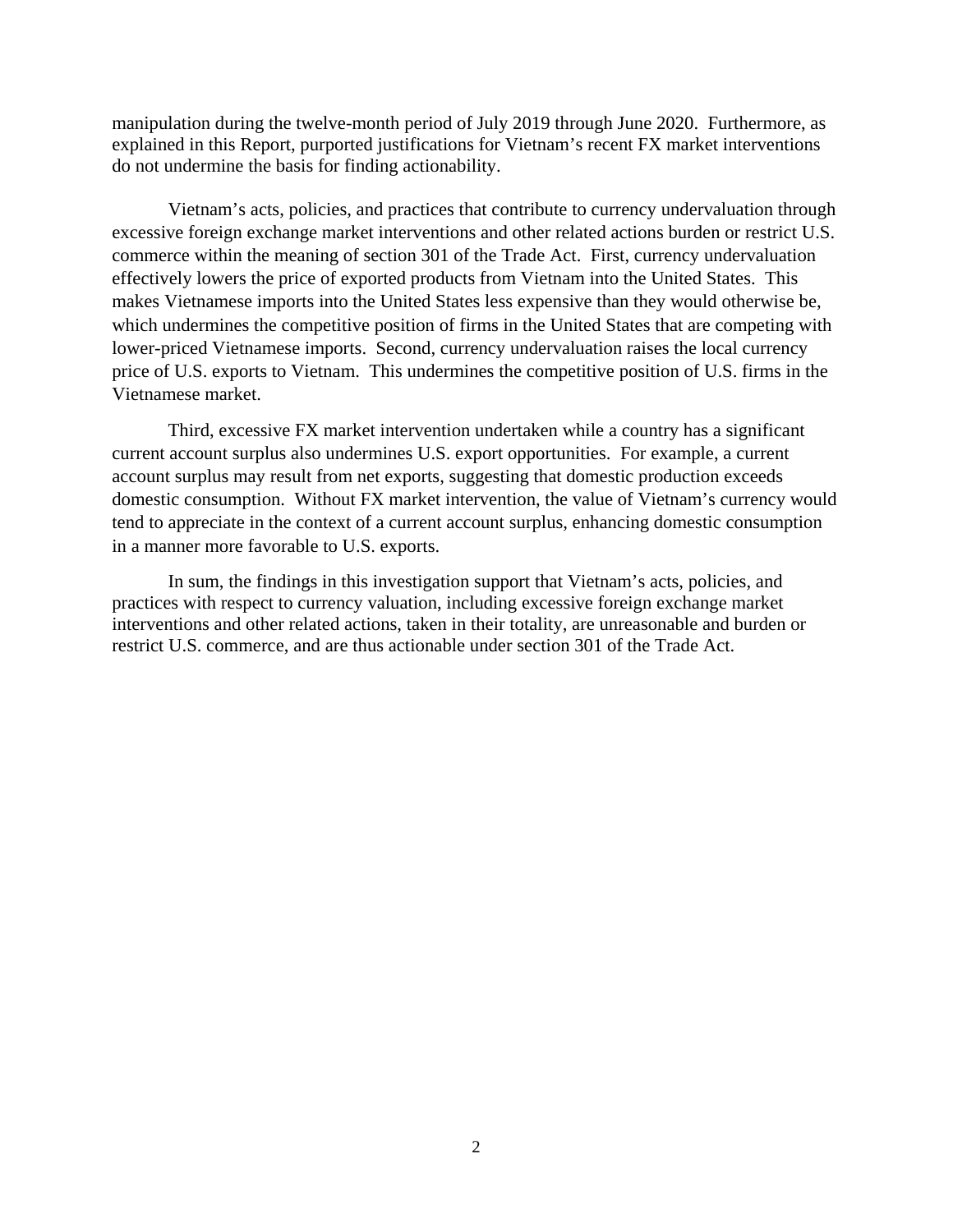#### <span id="page-4-0"></span>**II. BACKGROUND**

On October 2, 2020, the U.S. Trade Representative initiated an investigation into Vietnam's acts, policies, and practices related to the valuation of its currency under section  $302(b)(1)(A)$  $302(b)(1)(A)$  $302(b)(1)(A)$  of the Trade Act of 1974, as amended (Trade Act).<sup>1</sup>

This investigation involves a determination of whether the acts, policies, and practices at issue, namely, whether Vietnam's government intervention in foreign exchange (FX) markets and other related actions that contribute to the undervaluation of Vietnam's currency, are actionable under section 301 of the Trade Act, and if so, what action to take, if any, under section 301. This Report provides findings relevant to a determination of actionability under section 301.

#### **A. RELEVANT ELEMENTS OF SECTION 301**

<span id="page-4-1"></span>Section 301 sets out three types of acts, policies, or practices of a foreign country that are actionable: (i) trade agreement violations; (ii) acts, policies, or practices that are unjustifiable (defined as those that are inconsistent with U.S. international legal rights) and burden or restrict U.S. commerce; and (iii) acts, policies, or practices that are unreasonable or discriminatory and burden or restrict U.S. commerce.<sup>[2](#page-4-3)</sup> The third category of conduct is the one relevant to this investigation.

Section 301 defines "discriminatory" to "include, when appropriate, any act, policy, and practice which denies national or most-favored nation treatment to United States goods, services, or investment."<sup>[3](#page-4-4)</sup> An "unreasonable" act, policy, or practice is one that "while not necessarily in violation of, or inconsistent with, the international legal rights of the United States is otherwise unfair and inequitable."<sup>[4](#page-4-5)</sup> The statute further provides that in determining if a foreign country's practices are unreasonable, reciprocal opportunities in the United States for foreign nationals and firms "shall be taken into account, to the extent appropriate."[5](#page-4-6)

If the Trade Representative determines that the Section 301 investigation "involves a trade agreement," and a mutually acceptable resolution is not reached within a certain period of time, USTR may request proceedings under the formal dispute settlement procedures under the trade agreement. Otherwise, USTR will conduct the investigation without recourse to formal dispute settlement.

If the Trade Representative determines that the act, policy, or practice falls within any of the three categories of actionable conduct under Section 301, USTR must also determine what action, if any, to take. If the Trade Representative determines that an act, policy or practice is unreasonable or discriminatory, that it burdens or restricts U.S. commerce, and that action by the United States is appropriate:

<span id="page-4-2"></span><sup>1</sup> *Initiation of Section 301 Investigation: Vietnam's Acts, Policies, and Practices Related to Currency Valuation*, 85 Fed. Reg. 63,637 (U.S. Trade Rep., Oct. 8, 2020) (hereinafter *Initiation Notice*).

<span id="page-4-3"></span> $2$  19 U.S.C. § 2411(a)-(b).

<span id="page-4-4"></span><sup>3</sup> 19 U.S.C. § 2411(d)(5).

<span id="page-4-5"></span> $4$  19 U.S.C. § 2411(d)(3)(A).

<span id="page-4-6"></span> $5$  19 U.S.C. § 2411(d)(3)(D).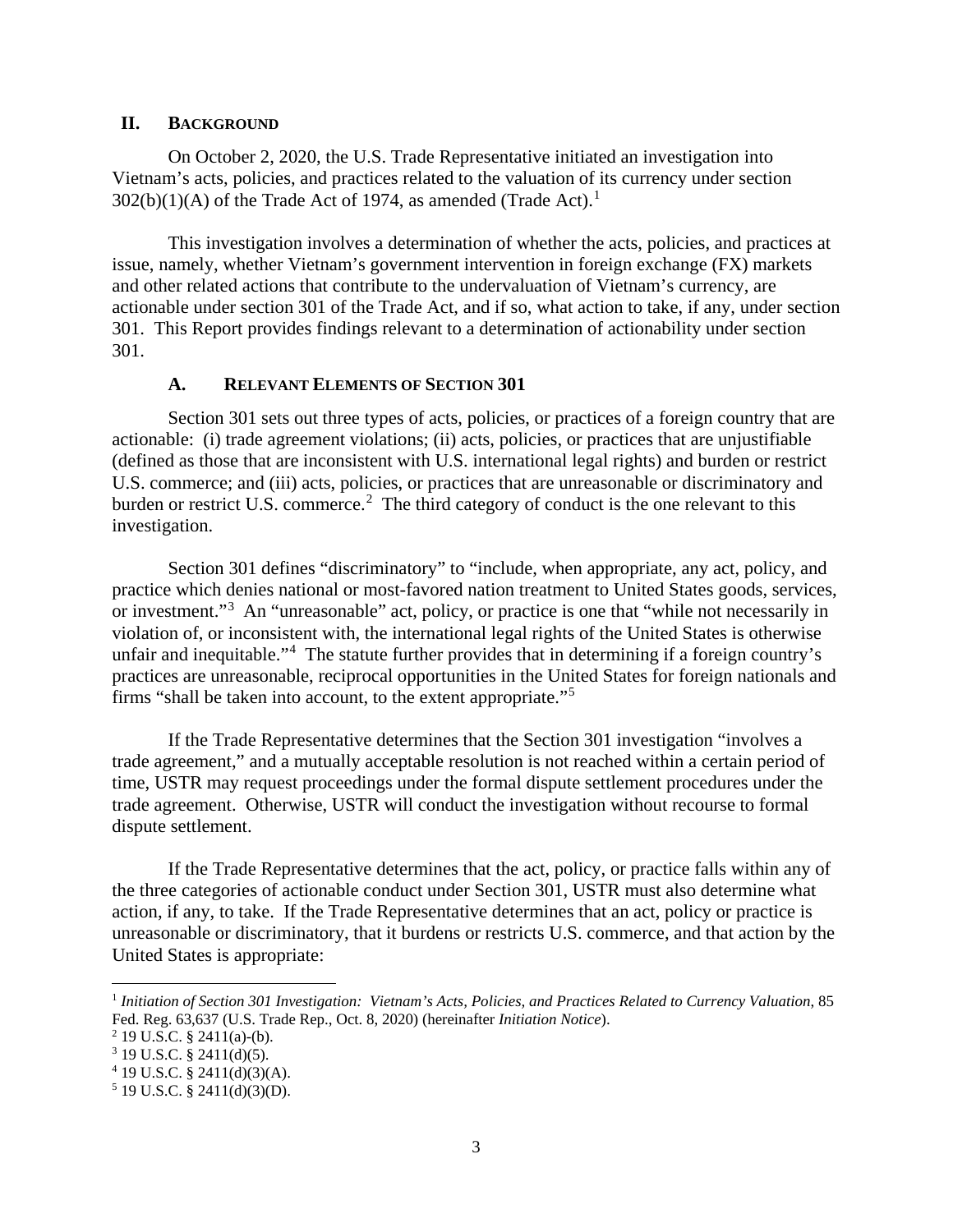[T]he Trade Representative shall take all appropriate and feasible action authorized under [Section 301(c)], subject to the specific direction, if any, of the President regarding any such action, and all other appropriate and feasible action within the power of the President that the President may direct the Trade Representative to take under this subsection, to obtain the elimination of that act, policy, or practice.<sup>[6](#page-5-2)</sup>

Actions specifically authorized under Section 301(c) include: (i) suspending, withdrawing or preventing the application of benefits of trade agreement concessions; (ii) imposing duties, fees, or other import restrictions on the goods or services of the foreign country for such time as deemed appropriate; (iii) withdrawing or suspending preferential duty treatment under a preference program; (iv) entering into binding agreements that commit the foreign country to eliminate or phase out the offending conduct or to provide compensatory trade benefits; or (v) restricting or denying the issuance of service sector authorizations, which are federal permits or other authorizations needed to supply services in some sectors in the United States.<sup>[7](#page-5-3)</sup> In addition to these specifically enumerated actions, USTR may take any actions that are "within the President's power with respect to trade in goods or services, or with respect to any other area of pertinent relations with the foreign country."[8](#page-5-4)

#### **B. CONSULTATIONS**

<span id="page-5-0"></span>On the date this investigation was initiated, USTR requested consultations with the Government of Vietnam.<sup>[9](#page-5-5)</sup> Vietnam's Minister of Trade and Industry accepted the request for consultations in an October 14, 2020 letter.<sup>10</sup> Consultations were held on December 23, 2020.

#### **C. INPUT FROM THE PUBLIC**

<span id="page-5-1"></span>USTR provided interested persons with opportunities to present their views and perspectives on the issues involved in this investigation. The *Initiation Notice* invited written comments by November 12, 2020.<sup>[11](#page-5-7)</sup> Interested persons filed 66 written submissions in the public docket for this investigation.<sup>12</sup>

In the *Hearing Notice* published on November 25, 2020, USTR announced further opportunities for public input.[13](#page-5-9) In particular, the *Hearing Notice* announced that USTR and the interagency Section 301 Committee would hold a virtual public hearing on December 29,

 $\overline{a}$ 

<span id="page-5-3"></span><span id="page-5-2"></span><sup>6</sup> 19 U.S.C. § 2411(b).

<span id="page-5-4"></span><sup>7</sup> In cases in which USTR determines that import restrictions are the appropriate action, preference is given to the imposition of duties over other forms of action. 19 U.S.C. § 2411(c).

<span id="page-5-5"></span><sup>8</sup> 19 U.S.C. § 2411(b)(2).

<span id="page-5-6"></span><sup>9</sup> *See* Annex.

<span id="page-5-7"></span><sup>10</sup> *See* Letter from Minster of Industry and Trade Tran Tuan Anh to Ambassador Robert E. Lighthizer (Oct. 14, 2020) (on file with USTR).

<span id="page-5-8"></span><sup>11</sup> *Initiation Notice*, 85 Fed. Reg. at 63,637-63,638.

<span id="page-5-9"></span><sup>&</sup>lt;sup>12</sup> The submissions can be viewed on the Federal eRulemaking Portal, https://www.regulations.gov.

<span id="page-5-10"></span><sup>13</sup> *Notice of Public Hearing in Section 301 Investigation of Vietnam's Acts, Policies, and Practices Related to Currency Valuation*, 85 Fed. Reg. 75,397 (Nov. 25, 2020).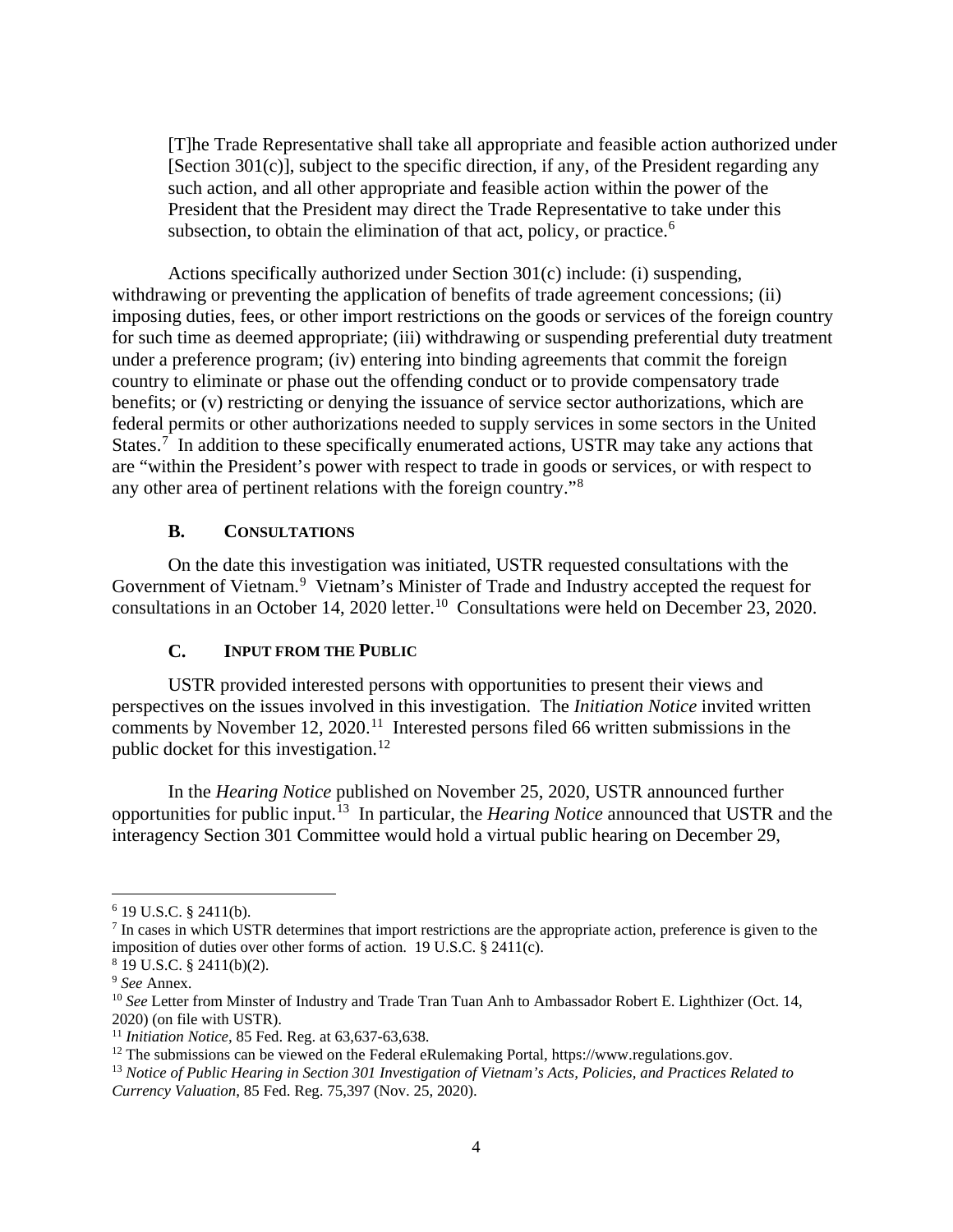2020.[14](#page-5-10) The *Hearing Notice* also announced that interested persons could submit post-hearing comments, addressed to any matter raised in the hearing testimony or prior written submissions, by January 7, 2021. In response to an inquiry from certain interested persons, USTR confirmed that post-hearing comments may address the December 16, 2020, Department of the Treasury (Treasury) report on *Macroeconomic and Foreign Exchange Policies of Major Trading Partners of the United States*. [15](#page-6-2) A total of 21 witnesses appeared at the hearing. A transcript of the hearing has been placed on the public docket and on USTR's website.<sup>[16](#page-6-3)</sup> Interested persons filed 18 post-hearing written submissions. The post-hearing submissions are posted on the public docket.

#### <span id="page-6-0"></span>**III. RELEVANT FACTS REGARDING VIETNAM'S EXCHANGE RATE REGIME**

This section of the Report provides background on the operation of Vietnam's exchange rate regime and the role of Vietnam's central bank in setting exchange rates, Vietnam's recent interventions in FX markets in the form of net purchases of FX reserves, Vietnam's valuation of its currency, and Vietnam's current account and trade balances over the past several years. These topics are discussed in subsections A through D below, respectively.

#### **A. VIETNAM'S EXCHANGE RATE REGIME AND THE ROLE OF THE STATE BANK OF VIETNAM**

<span id="page-6-1"></span>Vietnam's official currency is the dong (VND). Vietnam's central bank is the State Bank of Vietnam. The State Bank of Vietnam is a ministerial agency of the Government of Vietnam.[17](#page-6-4)  The International Monetary Fund (IMF) has explained that:

Unlike other countries that have modernized monetary policy, the Vietnamese economy still features characteristics of a centrally planned economy, where the central bank is an integral component of the State (IMF 2017) and therefore follows government guidelines when formulating monetary policy.

. . .

Central bank operational independence helps bring credibility to monetary policy and is the backbone of inflation-targeting regimes. Relative to other emerging market inflation

l

https://sites.google.com/a/ecolaw.vn/luat-tieng-anh/1-bo-luat-luat/-law-on-the-state-bank-of-vietnam.

<sup>14</sup> *Id.*

<span id="page-6-2"></span><sup>&</sup>lt;sup>15</sup> The letter is available on the Federal eRulemaking Portal, https://www.regulations.gov and on USTR's website, https://ustr.gov/issue-areas/enforcement/section-301-investigations/section-301-vietnam/vietnams-currencyvaluation-virtual-public-hearing-december-29.

<span id="page-6-3"></span><sup>&</sup>lt;sup>16</sup> The transcript is available on the Federal eRulemaking Portal, https://www.regulations.gov and on USTR's website, https://ustr.gov/issue-areas/enforcement/section-301-investigations/section-301-vietnam/vietnamscurrency-valuation-virtual-public-hearing-december-29.

<span id="page-6-4"></span><sup>17</sup> *Law on the State Bank of Vietnam*, No. 46/2010/QH12, art. 2(1) (June 16, 2010) (hereinafter *Law on the State Bank of Vietnam (2010)*), http://congbao.chinhphu.vn/noi-dung-van-ban-so-46-2010-qh12-60; *see also* "Major Responsibilities," State Bank of Vietnam,

https://www.sbv.gov.vn/webcenter/portal/en/home/sbv/aboutsbv/major?\_afrLoop=5383626188985297#%40%3F\_af rLoop%3D5383626188985297%26centerWidth%3D80%2525%26leftWidth%3D20%2525%26rightWidth%3D0% 2525%26showFooter%3Dfalse%26showHeader%3Dfalse%26\_adf.ctrl-state%3D14fo9gd0jj\_162. An unofficial English translation of the *Law on the State Bank of Vietnam (2010)* is available at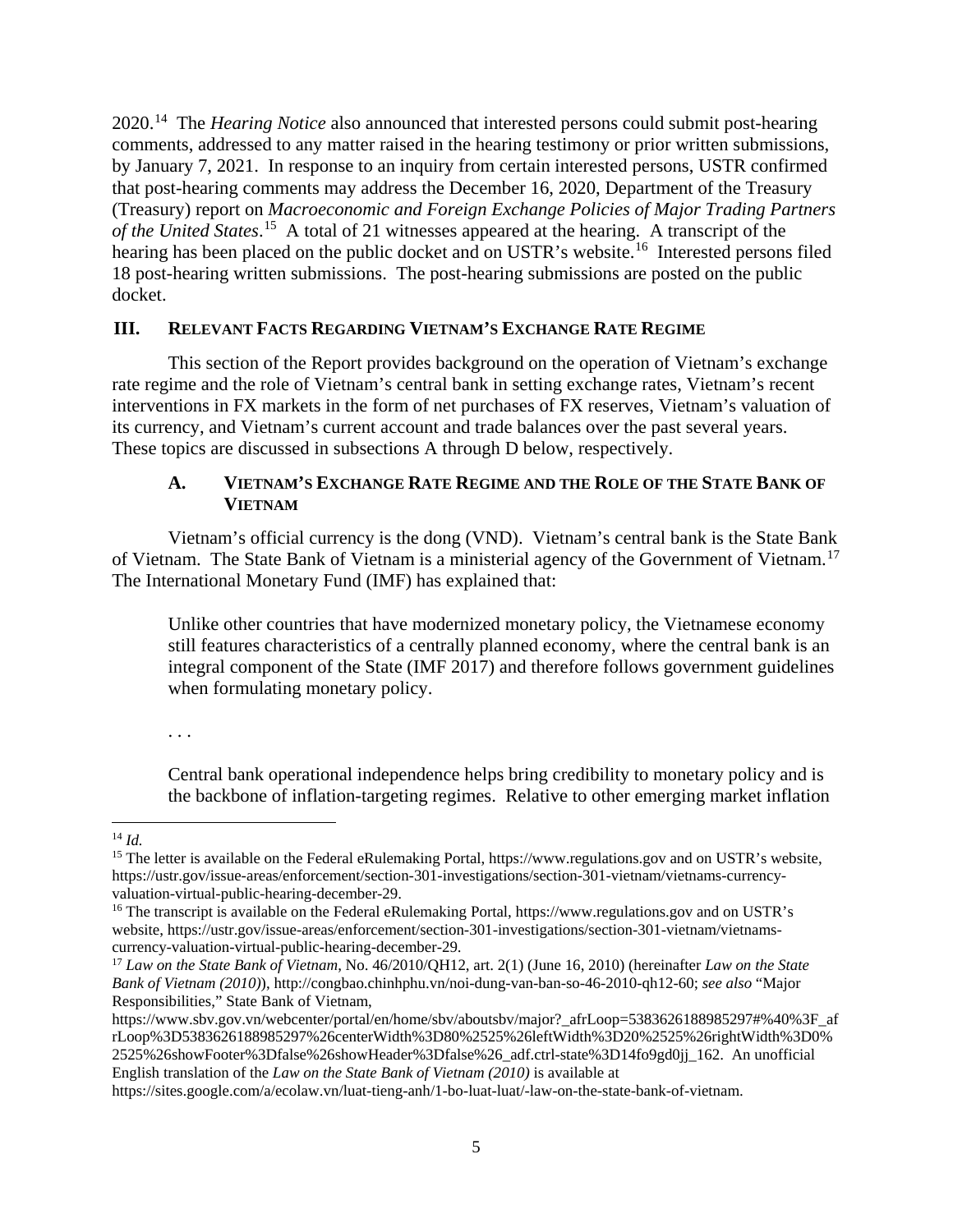targeters, the [State Bank of Vietnam] features low central bank independence and accountability as public policy decisions are centralized, and the [State Bank of Vietnam's] mandate is influenced by the government's political goals. The [State Bank of Vietnam] lacks both political independence—given that the [State Bank of Vietnam] Governor is a cabinet member—and operational independence. As the [State Bank of Vietnam] moves to inflation-targeting, the critical reform is to grant operational independence to the [State Bank of Vietnam] (IMF 2017). In Vietnam, the [State Bank of Vietnam's] operational independence is not clearly established, unlike in most central banks in the world, because the [State Bank of Vietnam] Governor legally shares responsibility with the Prime Minister on the use of the monetary policy toolkit.<sup>[18](#page-7-0)</sup>

The tasks and powers of the State Bank of Vietnam, as elaborated upon in the *Law on the State Bank of Vietnam (2010)* include, but are not limited to, the following:

- "To conduct operations for the purpose of currency stability; to assure the safety for banking operations and the systems of credit institutions; to assure the safety and effectiveness of the national payment system; and to contribute to accelerating socio-economic development along the socialist orientation."<sup>[19](#page-7-1)</sup>
- "To participate in the elaboration of national socio-economic strategies and plans."[20](#page-7-2)
- "To perform the state management of foreign exchange, foreign exchange and gold trading activities."[21](#page-7-3)
- "To manage state foreign exchange reserves." $^{22}$  $^{22}$  $^{22}$

To implement the national monetary policy, the Governor of the State Bank of Vietnam is empowered to "decide on the use of tools for the implementation of the national monetary policy, including re-financing, interest rates, exchange rates, compulsory reserves, open-market operations and other tools and measures as prescribed by the Government."[23](#page-7-5) To that end, the State Bank of Vietnam administers the exchange rate regime in Vietnam and announces exchange rates.<sup>24</sup> According to Vietnamese law, "[e]xchange rates of Vietnam dong shall be

 $\overline{a}$ 

<span id="page-7-0"></span><sup>18</sup> *Vietnam: Staff Report for the 2019 Article IV Consultation*, 64-65, International Monetary Fund (June 4, 2019) (hereinafter *2019 IMF Article IV Consultation Staff Report)*,

https://www.imf.org/en/Publications/CR/Issues/2019/07/16/Vietnam-2019-Article-IV-Consultation-Press-Release-Staff-Report-and-Statement-by-the-47124.

<span id="page-7-1"></span><sup>19</sup> *Law on the State Bank of Vietnam (2010)*, art. 4(1); *see also* "Major Responsibilities," State Bank of Vietnam, https://www.sbv.gov.vn/webcenter/portal/en/home/sbv/aboutsbv/major?\_afrLoop=7566645824170224#%40%3F\_af rLoop%3D7566645824170224%26centerWidth%3D80%2525%26leftWidth%3D20%2525%26rightWidth%3D0% 2525%26showFooter%3Dfalse%26showHeader%3Dfalse%26\_adf.ctrl-state%3D15abqrm9is\_133. 20 *Law on the State Bank of Vietnam (2010)*, art. 4(2).

<span id="page-7-2"></span>

<span id="page-7-3"></span>

<span id="page-7-4"></span><sup>21</sup> *Id.* at art. 4(17). 22 *Id.* at art. 4(18).

<span id="page-7-5"></span><sup>23</sup> *Id.* at art. 10.

<span id="page-7-6"></span><sup>&</sup>lt;sup>24</sup> *Id.* at art. 13(2) (the State Bank of Vietnam "announce[s] exchange rates and decide[s] on the exchange rate regime and management mechanisms").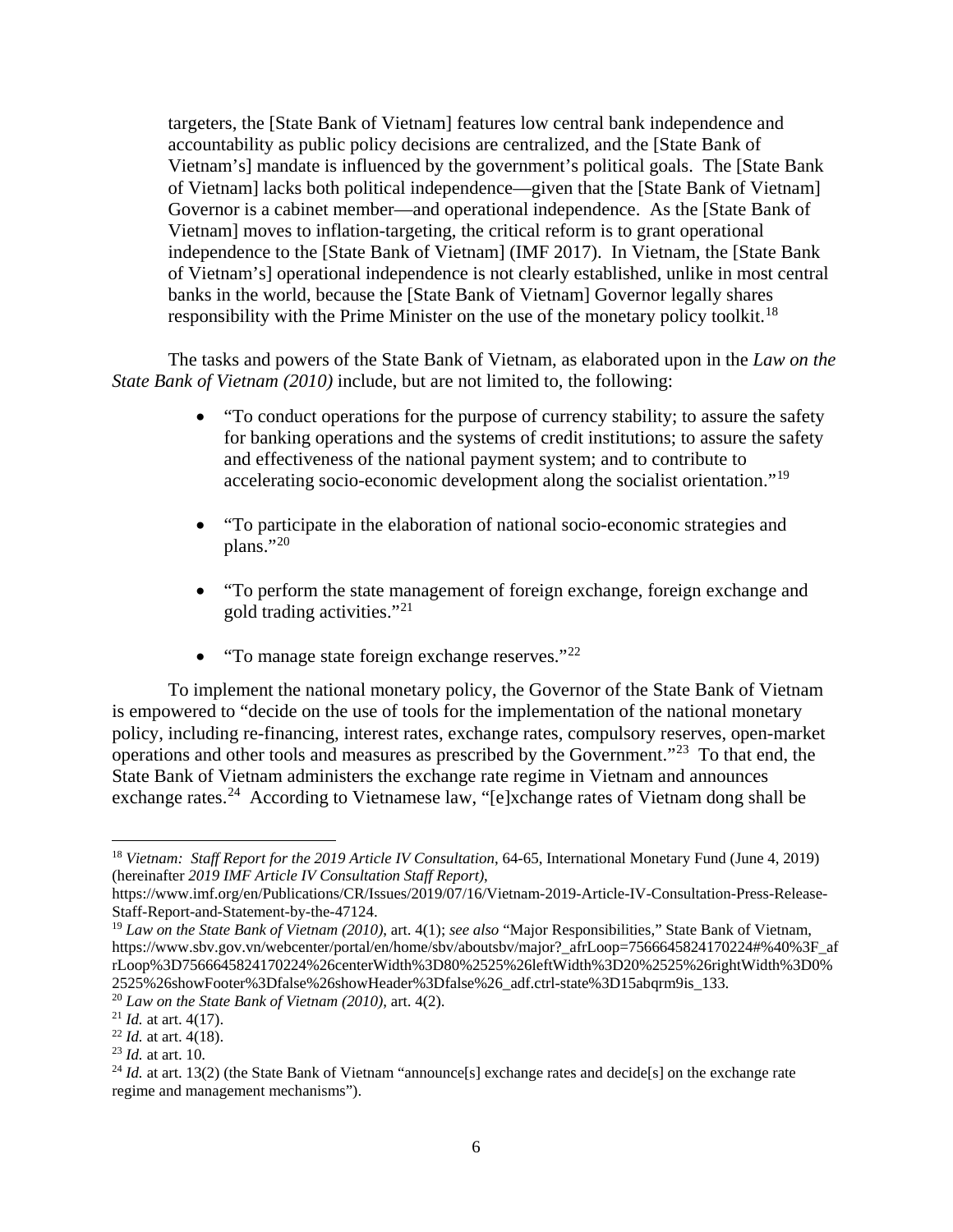determined on the basis of the foreign currency supply and demand in the state-regulated market."[25](#page-8-0)

*State Bank of Vietnam Decision No. 2730 (2015)* provides that the State Bank of Vietnam will announce a central exchange rate between the VND and U.S. dollar (USD), as well as the cross-exchange rate between the VND and certain other currencies.[26](#page-8-1) The State Bank of Vietnam specifically announces a daily VND/USD central exchange rate<sup>[27](#page-8-2)</sup> on its website.<sup>28</sup> According to the IMF, this central rate is based on: "(i) the previous day's weighted average VND/USD exchange rate; (ii) a weighted average of movements in dong exchange rates vis-àvis seven other important trading partners' currencies; and (iii) domestic macroeconomic conditions."[29](#page-8-4) 

Credit institutions that are licensed by the State Bank of Vietnam to conduct FX services in Vietnam are precluded from trading the VND for USD outside the +/- 3 percent band around this central exchange rate.<sup>30</sup> According to the IMF, this band applies only to VND/USD transactions.[31](#page-8-6) Credit institutions in Vietnam may set their own exchange rates between the VND and other foreign currencies, and authorized dealers can set their own VND/USD exchange rate in transactions with their clients, provided that the chosen rate is set within the established band around the VND/USD central rate set by the State Bank of Vietnam.<sup>[32](#page-8-7)</sup>

In practice, the State Bank of Vietnam "tightly manage[s]" the value of the VND.<sup>[33](#page-8-8)</sup> Treasury has recently explained that:

Since January 2016, the official policy of the [State Bank of Vietnam] is to allow the dong to float +/- 3% against a basket of currencies within a previously established trading

 $\overline{a}$ 

<span id="page-8-3"></span><sup>28</sup> *See Exchange Rate*, State Bank of Vietnam,

<span id="page-8-0"></span><sup>25</sup> *Id.* at art. 13(1).

<span id="page-8-1"></span><sup>26</sup> *Decision on the Announcement of the Official Exchange Rate between Vietnam Dong and US Dollar and the Cross Rate between Vietnam Dong and Other Foreign* Currencies, State Bank of Vietnam Decision No. 2730/QD-NHNN (Dec. 31, 2015) (hereinafter *State Bank of Vietnam Decision No. 2730 (2015)*) (unofficial English translation on file with USTR).

<span id="page-8-2"></span><sup>&</sup>lt;sup>27</sup> *Id.* at arts. 1, 4(1) (Dec. 31, 2015) (unofficial English translation on file with USTR).

https://www.sbv.gov.vn/TyGia/faces/ExchangeRate.jspx?\_afrLoop=5332232089128224&\_afrWindowMode=0&\_a df.ctrl-state=zdvedm9u3\_4 (last visited Jan. 15, 2021).<br><sup>29</sup> 2019 IMF Article IV Consultation Staff Report, 2.

<span id="page-8-4"></span>

<span id="page-8-5"></span><sup>&</sup>lt;sup>30</sup> Decision Promulgating the Spot Exchange Rate Between Vietnam Dong and Foreign Currency by Permitted *Credit Institutions*, State Bank of Vietnam Decision No. 1636/QD-NHNN, art. 1(1) (Aug. 18, 2015) (unofficial English translation on file with USTR).

<span id="page-8-6"></span><sup>31</sup> *Annual Report on Exchange Arrangements and Exchange Restrictions: 2019*, 3722, International Monetary Fund (2020), https://www.elibrary-areaer.imf.org/Documents/YearlyReport/AREAER\_2019.pdf. <sup>32</sup> *Id.* 

<span id="page-8-8"></span><span id="page-8-7"></span><sup>33</sup> *Report to Congress: Macroeconomic and Foreign Exchange Policies of Major Trading Partners of the United States*, 52, U.S. Department of the Treasury, Office of International Affairs (Dec. 2020) (hereinafter *Treasury Report to Congress* (Dec. 2020)), https://home.treasury.gov/system/files/206/December-2020-FX-Report-FINAL.pdf; *Report to Congress: Macroeconomic and Foreign Exchange Policies of Major Trading Partners of the United States*, 36, U.S. Department of the Treasury, Office of International Affairs, (Jan. 2020) (hereinafter *Treasury Report to Congress* (Jan. 2020)), https://home.treasury.gov/system/files/136/20200113-Jan-2020-FX-Report-FINAL.pdf.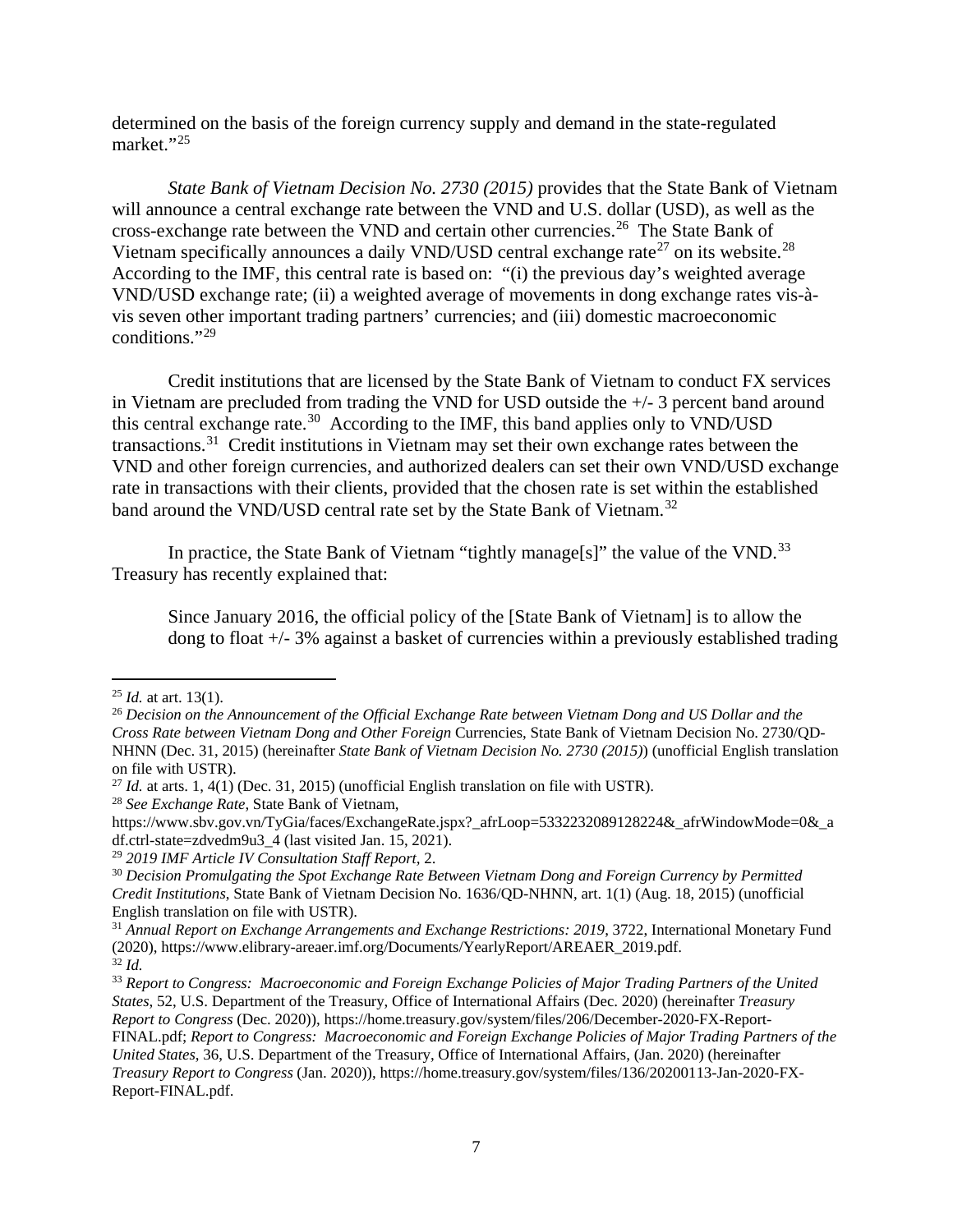band, with daily updates to the reference rate. Based on cross rates between the dong and the currencies in the basket, however, the [State Bank of Vietnam] still appears to manage the dong far more closely to the U.S. dollar than to any other reference, and the dong reached the edge of the trading band during trading in very few instances.<sup>[34](#page-9-0)</sup>

According to the IMF, the State Bank of Vietnam:

sets 4 percent of inflation as a domestic nominal anchor, but in addition to the target inflation rate, the [State Bank of Vietnam] daily announces the target FX rate vis-à-vis US dollar as an external nominal anchor. To keep the FX rates within the predetermined band around the target, the [State Bank of Vietnam] actively intervenes to the FX market through their reserve accumulation/decumulation, in addition to adjusting interest rates in the interbank market.  $35$ 

*State Bank of Vietnam Decree No. 70 (2014)* takes the position that Vietnam's exchange rate regime is a "managed floating system that the State Bank of Vietnam defines on the basis of a basket of currencies of countries that establish a cooperation of commerce, loaning, debt repayment and investment with Vietnam, which conforms to macroeconomic objectives in each period."[36](#page-9-2) 

The IMF classifies exchange rate arrangements primarily based on the degree to which the exchange rate is determined by the market rather than by official action. The system distinguishes among four major categories: hard pegs (such as exchange arrangements with no separate legal tender and currency board arrangements); soft pegs (including conventional pegged arrangements, pegged exchange rates within horizontal bands, crawling pegs, stabilized arrangements, and crawl-like arrangements); floating regimes (such as managed floating and free floating); and a residual category, other managed. $37$ 

In the case of Vietnam, the IMF classifies Vietnam's *de jure* exchange rate arrangement as a managed float, but the *de facto* exchange rate arrangement is classified as a type of soft peg, namely, a "stabilized arrangement."<sup>38</sup> The IMF also indicates that the exchange rate functions as a principal nominal anchor within Vietnam's monetary policy framework.<sup>[39](#page-9-5)</sup>

In a country with a "stabilized arrangement," such as Vietnam, the central bank or monetary authority buys or sells FX to maintain the exchange rate at its predetermined level or within a desired range. In the face of appreciation pressures, the monetary authorities would tend to intervene in the currency market through the purchase of FX (selling domestic currency)

<span id="page-9-1"></span><span id="page-9-0"></span><sup>&</sup>lt;sup>34</sup> Treasury Report to Congress (Dec. 2020), 52; see also Treasury Report to Congress (Jan. 2020), 36.<br><sup>35</sup> See 2019 IMF Article IV Consultation Staff Report, 51.<br><sup>36</sup> Decree Detailing the Implementation of Several Provi

<span id="page-9-2"></span>*Foreign Exchange*, art. 15(2), No. 70/2014/ND-CP (July 17, 2014), http://congbao.chinhphu.vn/noi-dung-van-banso-70-2014-nd-cp-3694 (unofficial English translation on file with USTR).

<span id="page-9-3"></span><sup>37</sup> *Annual Report on Exchange Arrangements and Exchange Restrictions*, 1, International Monetary Fund (Aug. 10, 2020), https://www.imf.org/en/Publications/Annual-Report-on-Exchange-Arrangements-and-Exchange-

<span id="page-9-4"></span>Restrictions/Issues/2020/08/10/Annual-Report-on-Exchange-Arrangements-and-Exchange-Restrictions-2019-47102. <sup>38</sup> *Id.* at 65; *2019 IMF Article IV Consultation Staff Report*, 2.

<span id="page-9-5"></span><sup>39</sup> *2019 IMF Article IV Consultation Staff Report*, 11.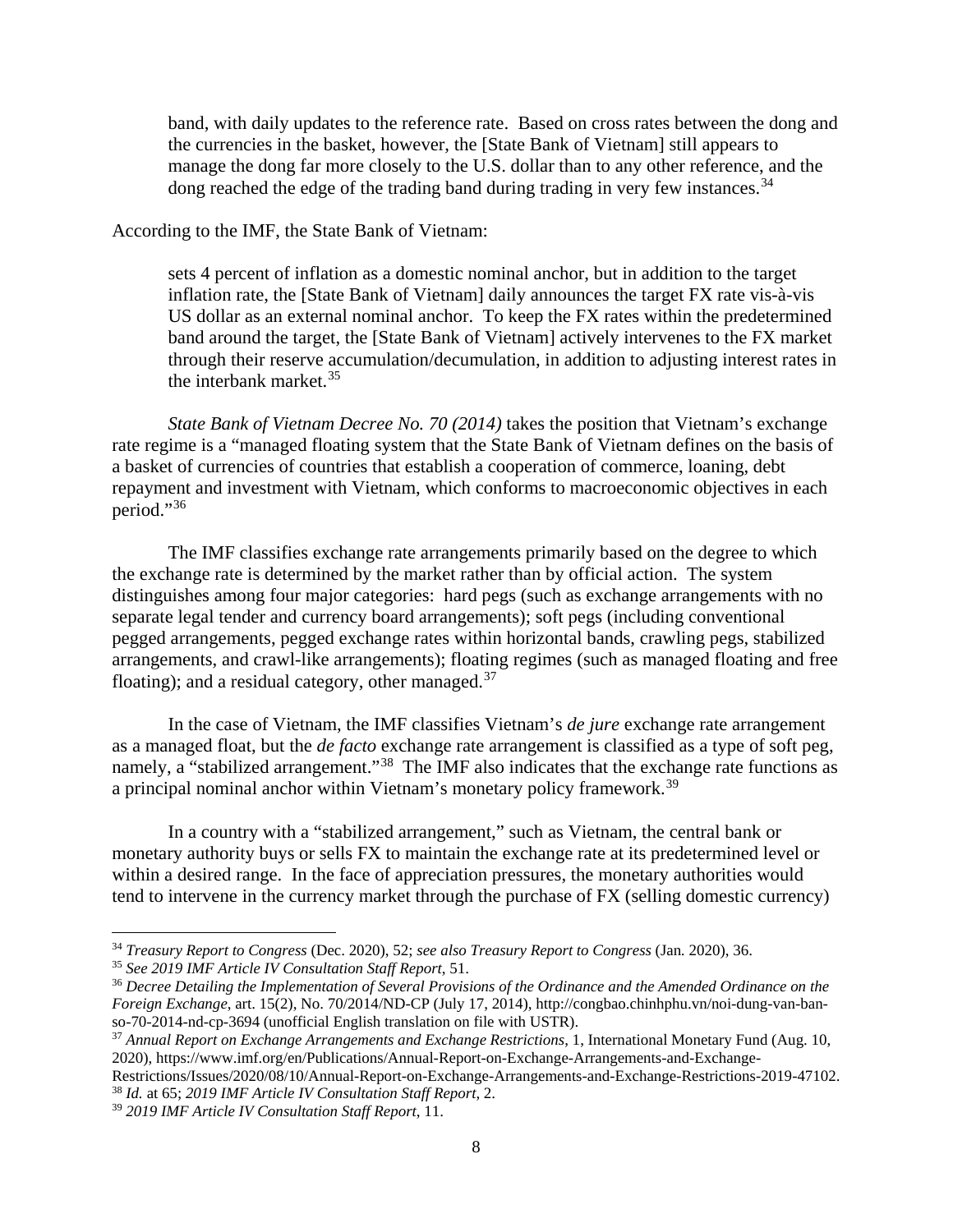to keep the domestic currency fixed to the peg or within the given trading band. In the event of depreciation pressures, the monetary authorities would do the opposite, by selling foreign currency.

In addition to affecting currency valuation, purchases of FX by the central bank add to the central bank's stock of FX reserves, while sales of FX reduce the stock of FX reserves. In order to maintain a stabilized exchange rate, a central bank must be able to fully meet market demand at the exchange rate that it sets. Accordingly, under this framework, a central bank must keep sufficient reserves on hand to credibly and effectively implement the exchange rate peg or band. In contrast, in cases of floating exchange rate regimes, because the central bank has not committed to meet market demand at any specific rate that it must defend, the need for central bank reserves are relatively lower.<sup>[40](#page-10-1)</sup> In the case of Vietnam, in order to maintain the central VND/USD exchange rate, the State Bank of Vietnam actively intervenes in the FX market by accumulating and reducing FX reserves.<sup>[41](#page-10-2)</sup>

#### **B. VIETNAM'S INTERVENTIONS IN FX MARKETS DURING 2019 AND 2020**

<span id="page-10-0"></span>As discussed above in subsection A, Vietnam – through the State Bank of Vietnam – tightly manages the value of the VND, particularly against the USD, and the State Bank of Vietnam intervenes in FX markets through reserves accumulation and decumulation to maintain the exchange rate that it sets. This subsection describes Vietnam's recent FX market interventions. These recent interventions by the State Bank of Vietnam have predominantly taken the form of sustained net purchases of FX reserves.

As an initial matter, Vietnam does not disclose the extent of its FX market interventions.[42](#page-10-3) Therefore, to determine the extent and types of interventions made by the State Bank of Vietnam over 2019 and 2020, publicly available information was examined. This information includes monthly changes in reserves positions compiled by the IMF.<sup>[43](#page-10-4)</sup> As for other aspects of this investigation, USTR consulted with international monetary experts at Treasury.[44](#page-10-5)

IMF data indicate that Vietnam's foreign currency reserves rose from just under \$49 billion at the end of 2017 to slightly more than \$88 billion by September  $2020$ <sup>45</sup>. This

<span id="page-10-1"></span><sup>&</sup>lt;sup>40</sup> In some cases, including in Vietnam, the authorities also make use of cross-border capital controls to reduce the risks of capital flight. In Vietnam's case, the greatest restrictions on cross-border capital outflows are on individuals, while firms have much wider latitude in the cross-border use of foreign currency. *See Annual Report on Exchange Arrangements and Exchange Restrictions: 2019*, 3726-27, International Monetary Fund (2020), https://www.elibrary.imf.org/view/IMF012/26225-9781498324571/26225-9781498324571/26225- 9781498324571.xml?rskey=AQebpV&result=1.

<span id="page-10-2"></span><sup>41</sup> *See 2019 IMF Article IV Consultation Staff Report*, 51; *see also* Cambria Company LLC Public Comments, 3 (Nov. 12, 2020) (on file at regulations.gov).

<span id="page-10-3"></span><sup>42</sup> *Treasury Report to Congress* (Dec*.* 2020), 53; *see also Treasury Report to Congress* (Jan. 2020), 8, 37*.*

<span id="page-10-6"></span><span id="page-10-5"></span><span id="page-10-4"></span><sup>43</sup> *See International Liquidity Selected Indicators*, International Monetary Fund (hereinafter IMF Data), https://data.imf.org/regular.aspx?key=61545856 (last visited Jan. 15, 2021) (select country as Vietnam; data pulled from fourth row down ("International Liquidity, Total Reserves excluding Gold, Foreign Exchange, U.S. Dollars"). <sup>44</sup> *See Initiation Notice*, 85 Fed. Reg. at 63,638 ("In conducting its investigation, USTR will consult with the Department of the Treasury as to matters of currency valuation and Vietnam's exchange rate policy"). <sup>45</sup> *See* IMF Data.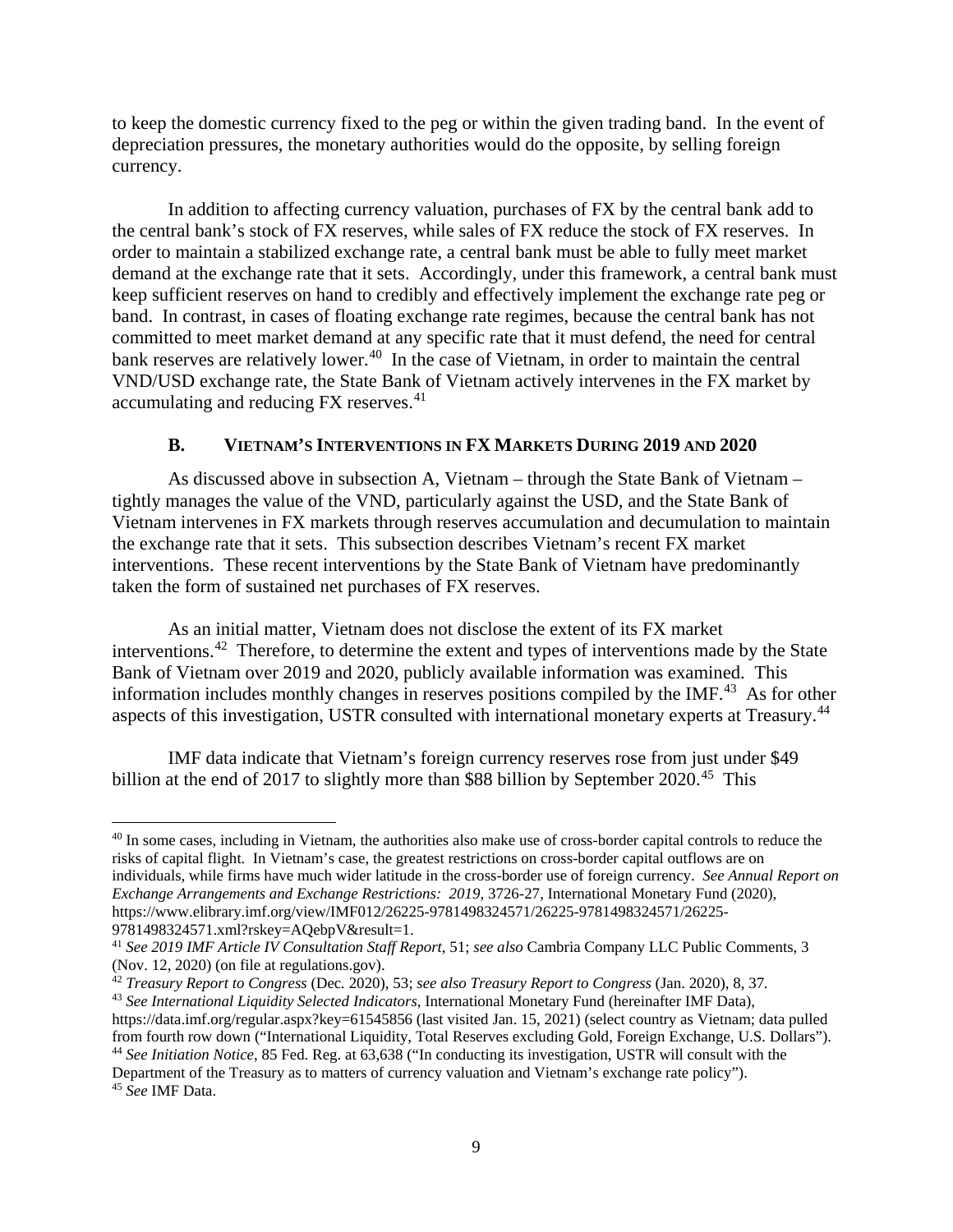considerable growth in Vietnam's FX reserves is attributable primarily to the State Bank of Vietnam's interventions in FX markets. Although Vietnam has in the past intervened "frequently, and in both directions, to maintain a close link to the dollar,"[46](#page-11-0) Vietnam evinced a discernable pattern of significant net FX purchases over the course of 2019 and into 2020.

The graph below illustrates Vietnam's estimated interventions since 2016 based on valuation- and earnings-adjusted monthly changes in reserves positions reported to the IMF. Estimated purchases of FX in a particular month are shown as a positive number on the y axis; estimated sales of FX are shown as a negative number on the y axis. As demonstrated in the graph below, Vietnam's estimated interventions in FX markets since the beginning of 2019 have been heavily weighted towards purchases of  $FX<sup>47</sup>$  $FX<sup>47</sup>$  $FX<sup>47</sup>$ . Since the beginning of 2019, the majority of Vietnam's FX purchases came during the second half of 2019, before the beginning of the COVID-19 pandemic.<sup>[48](#page-11-2)</sup>



**Vietnam: Estimated FX Intervention**

Other sources have commented on the extent of Vietnam's net FX purchases during 2019. In December 2019, Prime Minister Nguyen Xuan Phuc was reported in the press as stating that Vietnam's FX reserves had hit almost \$80 billion, with \$20 billion of reserves alone purchased that same year.<sup>[49](#page-11-3)</sup> This is generally consistent with a recent finding by Treasury, that Vietnam, through the State Bank of Vietnam, undertook net purchases of FX in 2019 totaling approximately  $$22$  billion.<sup>[50](#page-11-4)</sup> Data from the IMF indicates that Vietnam held almost \$78 billion

<span id="page-11-1"></span><sup>47</sup> *See Treasury Report to Congress* (Dec. 2020), 53.

 $\overline{\phantom{a}}$ 

Baukol, Principal Deputy Assistant Secretary, International Monetary Policy, Department of the Treasury, to James

*Sources: State Bank of Vietnam, U.S. Treasury estimates*

<span id="page-11-0"></span><sup>46</sup> *Treasury Report to Congress* (Jan. 2020), 8, 37; *Report to Congress: Macroeconomic and Foreign Exchange Policies of Major Trading Partners of the United States*, 8, 36-37, U.S. Department of the Treasury, Office of International Affairs (May 2019) (hereinafter *Treasury Report to Congress* (May 2019)), https://home.treasury.gov/system/files/206/2019-05-28-May-2019-FX-Report.pdf.

<span id="page-11-2"></span><sup>48</sup> *Id.* at 49.

<span id="page-11-3"></span><sup>49</sup> *Vietnam's Foreign Exchange Reserves Near Record US\$80b*, The Business Times (Dec. 30, 2019),

<span id="page-11-4"></span>https://www.businesstimes.com.sg/banking-finance/vietnams-foreign-exchange-reserves-near-record-us80b. <sup>50</sup> Polyethylene Retail Carrier Bag Committee public comments, at Attachment 1 (Nov. 12, 2020) (Letter from Andy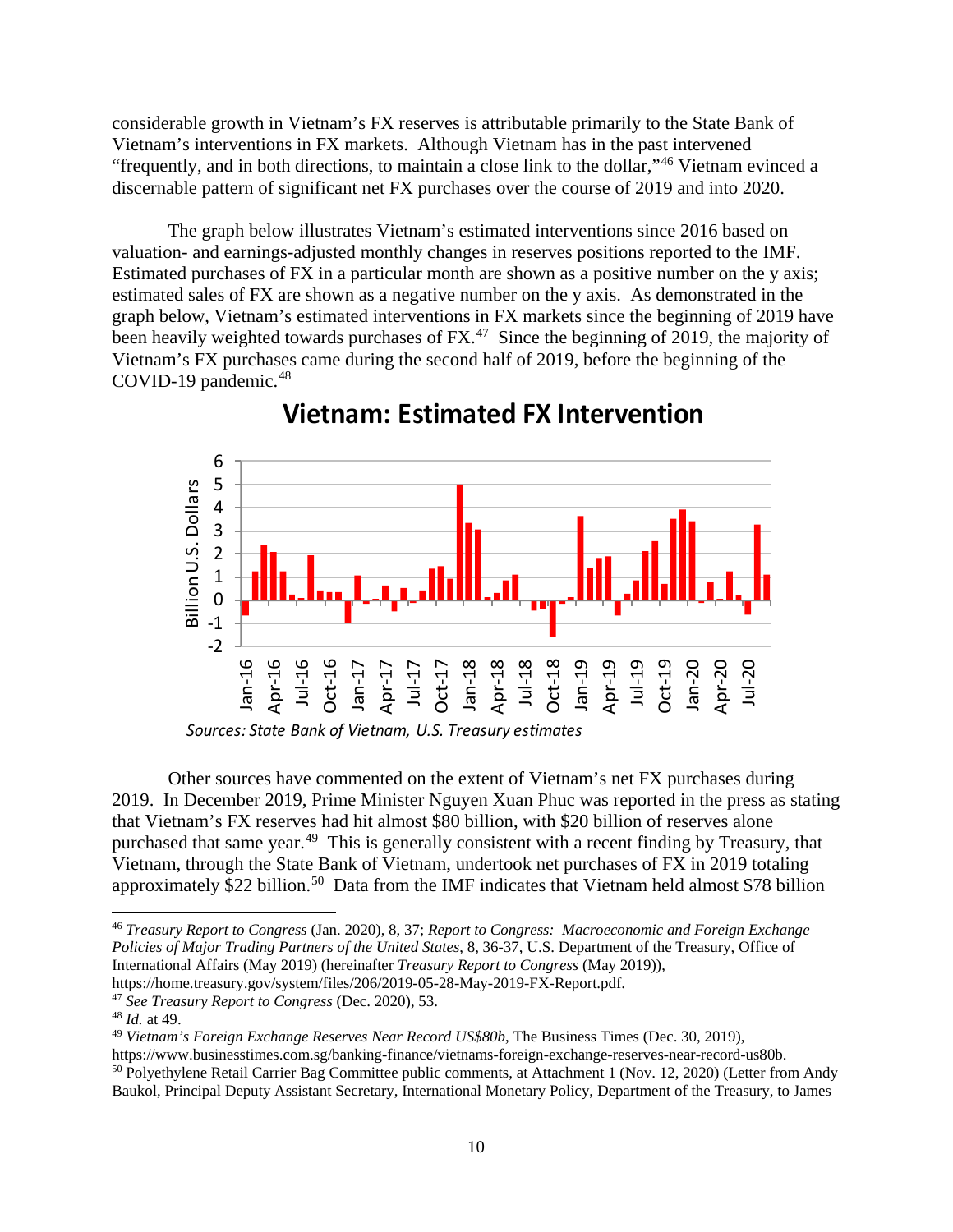in total FX reserves by the end of  $2019$ .<sup>[51](#page-12-1)</sup>

As illustrated in the graph above, Vietnam intervened largely in one direction at the outset of 2020 as well, purchasing FX reserves. Net purchases of FX then declined in early-tomid 2020 as global financial conditions tightened amid the COVID-19 pandemic. Data from the IMF shows that, by April 2020, Vietnam's FX reserves were over \$81 billion.<sup>52</sup> During April 2020, then-State Bank of Vietnam Governor Le Minh Hung was reported in the press as having claimed that Vietnam's FX reserves were at a "record high of US\$84 billion."[53](#page-12-3) According to Treasury, the Vietnamese authorities had credibly conveyed to that agency that Vietnam's net FX purchases between July 1, 2019, and June 30, 2020 amounted to \$16.8 billion.<sup>[54](#page-12-4)</sup>

IMF data further shows that Vietnam's FX reserves rose to approximately \$87.8 billion by August 2020,<sup>[55](#page-12-5)</sup> although some news outlets separately reported that Vietnam's FX reserves amounted to \$92 billion by that month.<sup>[56](#page-12-6)</sup> IMF data shows Vietnam's FX reserves as just over \$88 billion by September 2020.<sup>[57](#page-12-7)</sup> Internal U.S. Government estimates indicate that, adjusting for the effects of exchange rate valuations and earnings, that net FX market intervention by the State Bank of Vietnam year-to-date as of September 2020 (latest available) totaled approximately \$9 billion.<sup>58</sup> In early November 2020, the State Bank of Vietnam was reported in the press as having purchased another \$1.29 billion in foreign currencies from commercial banks.<sup>59</sup>

#### <span id="page-12-0"></span>**C. AVAILABLE EVIDENCE INDICATES THAT THE VND HAS BEEN UNDERVALUED FOR SEVERAL YEARS, AND THE STATE BANK OF VIETNAM'S MORE RECENT FX MARKET INTERVENTIONS HAVE CONTRIBUTED TO THAT UNDERVALUATION**

Available evidence indicates that Vietnam's currency has been undervalued for several years, and that Vietnam's recent, rapid, and significant FX reserves accumulation contributed to the undervaluation of the VND on a real effective exchange rate (REER) basis and bilaterally against the USD in 2019. The State Bank of Vietnam continued to take FX market interventions that put downward pressure on the value of the VND in 2020 through September.

Maeder, Deputy Assistant Secretary for Antidumping and Countervailing Duty Operations, Department of Commerce, at cover letter, 1 (Aug. 24, 2020), https://access.trade.gov/login.aspx (hereinafter Treasury 2019 Currency Undervaluation Finding)).

<span id="page-12-1"></span><sup>51</sup> *See* IMF Data*.*

<span id="page-12-2"></span><sup>52</sup> *See id.* 

<span id="page-12-3"></span><sup>53</sup> Ngoc Thuy, *Vietnam's Record High Forex Reserves Help Ensure Economic Stability: SBV Governor*, Hanoi Times (Apr. 11, 2020), http://hanoitimes.vn/vietnam-record-high-forex-reserves-help-ensure-economic-stability-

<span id="page-12-4"></span>cbank-governor-311708.html. 54 *Treasury Report to Congress* (Dec. 2020), 49, 53.

<span id="page-12-5"></span><sup>55</sup> *See* IMF Data.

<span id="page-12-6"></span><sup>56</sup> *Vietnam's Forex Reserves at All-Time High of \$92bn: Government*, Tuoitre News (Sept. 8, 2020),

https://tuoitrenews.vn/news/business/20200908/vietnams-forex-reserves-at-alltime-high-of-92bn-govt/56634.html; *see also Vietnam's Forex Reserve Sets New Record*, Nhan Dan (Sept. 10, 2020),

<span id="page-12-7"></span>https://en.nhandan.org.vn/business/item/9063802-vietnam%E2%80%99s-forex-reserve-sets-new-record.html. 57 *See* IMF Data.

<span id="page-12-8"></span><sup>58</sup> *See Treasury Report to Congress* (Dec. 2020), 67, n.30.

<span id="page-12-9"></span><sup>59</sup> Minh Son, *Central Bank Buys \$1.3 Bln in Foreign Currencies*, VN Express International (Nov. 19, 2020), https://e.vnexpress.net/news/business/economy/central-bank-buys-1-3-bln-in-foreign-currencies-4193866.html.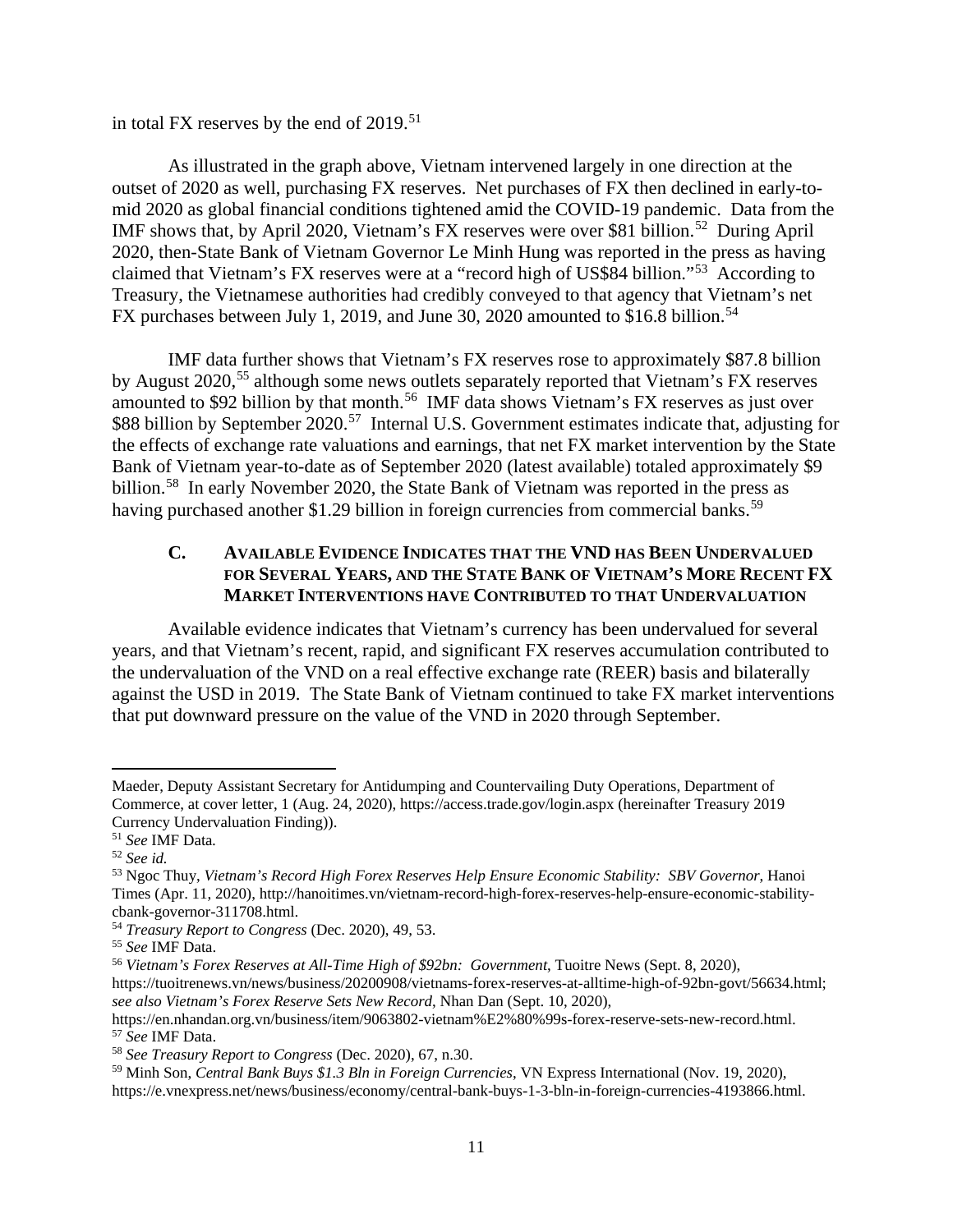Vietnam has tightly managed the VND at an undervalued level against the USD since 2016.[60](#page-13-0) Since 2017, the IMF has consistently assessed that Vietnam's external position is substantially stronger than warranted by fundamentals and desirable policies and that the VND has been undervalued on a real effective basis.<sup>61</sup> In its 2017 Article IV consultation with Vietnam, the IMF determined that the VND was undervalued by 10.3 percent during 2016.[62](#page-13-2) In its subsequent consultation, the IMF observed that the VND was undervalued by 7.0 percent during 2017.<sup>63</sup> In its latest Article IV consultation, which covered 2018, the IMF found that the VND was undervalued by 8.4 percent  $.64\text{ As}$  of the time of this Report, the IMF has not publicly disclosed a more recent assessment of the VND's valuation.<sup>65</sup>

The IMF's assessments of currency valuation rely in part on a suite of models (or approaches) that analyze external balances and real exchange rates. Various IMF models indicate VND undervaluation or overvaluation in 2016, 2017, and 2018. For this Report, USTR has relied on the assessments of IMF staff in their Article IV consultation reports for Vietnam. For example, in the consultation covering 2017, IMF staff noted that the equilibrium real exchange rate approach pointed to a "substantial overvaluation" of 31.5 percent for that year.<sup>[66](#page-13-6)</sup> However, IMF staff judged that "the fit is poor" and instead assessed the VND to be 7.0 percent undervalued in 2017 based on the adjusted results of the current account approach.<sup>[67](#page-13-7)</sup> Similarly, in the most recent Article IV consultation report, IMF staff noted that the equilibrium real exchange rate approach showed a "substantial overvaluation" of 15.2 percent during 2018.<sup>[68](#page-13-8)</sup> Again, IMF staff judged that the model's "fit is poor," and staff assessed the VND to be 8.4 percent undervalued in 2018 based on the results of the current account approach.<sup>69</sup>

USTR consulted with exchange rate experts at Treasury regarding the valuation of the VND during 2019.[70](#page-13-10) To estimate the valuation of the VND, Treasury utilized its Global Exchange Rate Assessment Framework (GERAF) model. The GERAF model "provides a

<span id="page-13-0"></span><sup>60</sup> *Treasury Report to Congress* (Dec. 2020), 3.

<span id="page-13-1"></span><sup>61</sup> *Vietnam: Staff Report for the 2017 Article IV Consultation*, 6, 20, 44-45, International Monetary Fund (July 5, 2017) (hereinafter *2017 IMF Article IV Consultation Staff Report*),

https://www.imf.org/en/Publications/CR/Issues/2017/07/05/Vietnam-2017-Article-IV-Consultation-Press-Release-Staff-Report-and-Statement-by-the-45045; *Vietnam: Staff Report for the 2018 Article IV Consultation*, 5, 20, 38-39, International Monetary Fund (July 10, 2018) (hereinafter *2018 IMF Article IV Consultation Staff Report*), https://www.imf.org/en/Publications/CR/Issues/2018/07/10/Vietnam-2018-Article-IV-Consultation-Press-Releaseand-Staff-Report-46064; *2019 IMF Article IV Consultation Staff Report*, 7, 20, 35-36.

<span id="page-13-3"></span><span id="page-13-2"></span><sup>62</sup> *2017 IMF Article IV Consultation Staff Report*, 44-45.

<span id="page-13-5"></span><span id="page-13-4"></span> $^{64}$  2019 IMF Article IV Consultation Staff Report, 36.<br> $^{65}$  IMF staff completed its 2020 Article IV mission to Vietnam, but the IMF staff report remains under preparation as of the time of this Report. *See IMF Staff Completes 2020 Article IV Mission to Vietnam*, International Monetary Fund (Nov. 17, 2020), https://www.imf.org/en/News/Articles/2020/11/17/pr20342-vietnam-imf-staff-completes-2020-article-iv-

<span id="page-13-6"></span>mission#:~:text=Thanks%20to%20Vietnam's%20swift%20actions,the%20highest%20in%20the%20world. 66 *2018 IMF Article IV Consultation Staff Report*, 39. 67 *Id.*

<span id="page-13-7"></span>

<span id="page-13-8"></span><sup>68</sup> *2019 IMF Article IV Consultation Staff Report*, 36. 69 *Id.* 

<span id="page-13-9"></span>

<span id="page-13-10"></span><sup>70</sup> *See Initiation Notice*, 85 Fed. Reg. at 63,638 ("In conducting its investigation, USTR will consult with the Department of the Treasury as to matters of currency valuation and Vietnam's exchange rate policy").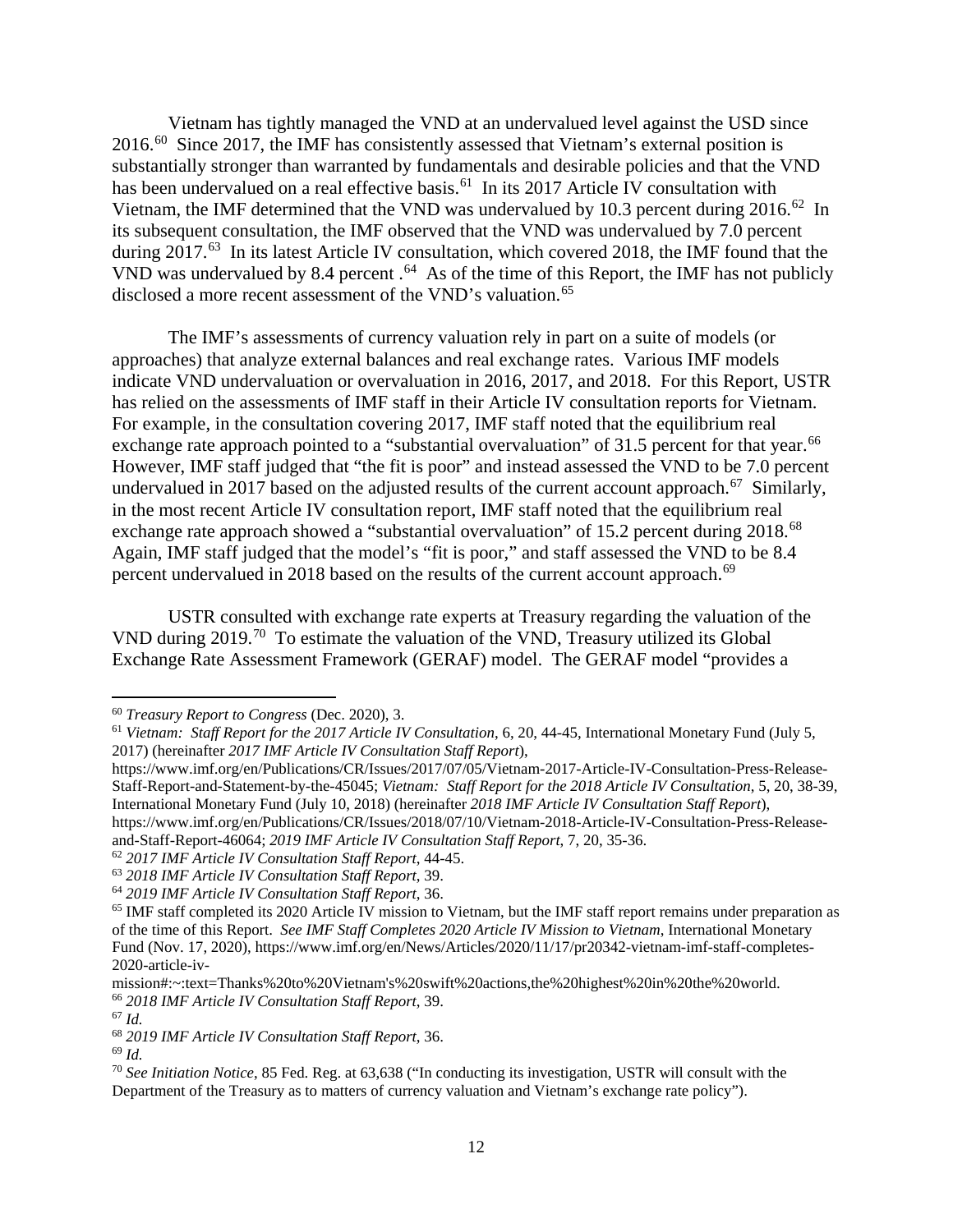rigorous, multilaterally consistent method for assessing external imbalances, exchange rate misalignment, and the role of policy in contributing to both."[71](#page-14-0) In other words, Treasury's GERAF model can identify and quantify the impact of specific government policies, including government intervention in FX markets, on a given currency's valuation, and the collective impact of other countries' policies on that given currency's valuation.<sup>[72](#page-14-1)</sup> The GERAF model thus allows for a granular assessment of the extent to which a government's action on the exchange rate contributed, if at all, to REER undervaluation and nominal, bilateral undervaluation against the USD.[73](#page-14-2) There are many models for examining currency valuation, and each carries its own features. The GERAF model, however, was developed and applied by Treasury, and the model can quantity the impact of specific government policies on a given currency, such as Vietnam's FX market interventions that are at issue in this investigation.

Treasury applied the GERAF model to estimate whether and to what extent the VND was undervalued during calendar year 2019, and the extent of any undervaluation that was attributable to Vietnam's interventions in FX markets that year.<sup>[74](#page-14-3)</sup> By way of background, "[o]fficial purchases of foreign assets, or net outflows, push down the value of a currency," while [o]fficial sales of foreign assets, or net inflows, push up the value of a currency."<sup>75</sup> A build-up of official reserves—mainly through intervention in FX markets—can lower the value of the intervening country's currency, thus boosting its international competitiveness and trade surpluses.<sup>[76](#page-14-5)</sup>

Treasury's analysis concluded that the VND was undervalued during 2019, based on the gap between Vietnam's REER and the REER that would achieve an external balance over the medium term and which reflects appropriate policies.<sup>77</sup> Moreover, Treasury determined that the State Bank of Vietnam's net FX purchases, which by Treasury's calculation totaled about \$22 billion in 2019, had the effect of undervaluing Vietnam's REER by 4.2 percent,<sup>[78](#page-14-7)</sup> and of undervaluing the VND on a bilateral basis against the USD by 4.7 percent that year.<sup>79</sup> These figures represent the amount of undervaluation of the VND (both on a real effective basis and against the USD) that is directly attributable to Vietnam's "net purchases of foreign exchange in 2019 totaling about \$22 billion."[80](#page-14-9) These figures do not include the impact of any other

<span id="page-14-0"></span><sup>71</sup> *Global Exchange Rate Assessment Framework Methodology,* 1, U.S. Department of Treasury, Office of International Affairs, Global Economics and Debt (Aug. 2020), https://home.treasury.gov/system/files/206/Global-Exchange-Rate-Assessment-Framework-Methodology.pdf.<br><sup>72</sup> Treasury 2019 Currency Undervaluation Finding at Treasury Framework for Assessing Currency Undervaluation:

<span id="page-14-1"></span>Summary.

<span id="page-14-2"></span><sup>73</sup> *Id.*

<span id="page-14-3"></span><sup>74</sup> *See id.* at Cover Letter, 1.

<span id="page-14-4"></span><sup>75</sup> Joseph E. Gagnon, *Combating Widespread Currency Manipulation*, 2, Policy Brief No. PB12-19, Peterson Institute for International Economics (July 2012), https://www.piie.com/sites/default/files/publications/pb/pb12- 19.pdf.

<span id="page-14-5"></span><sup>76</sup> C. Fred Bergsten & Joseph E. Gagnon, *Currency Manipulation, the US Economy, and the Global Economic Order*, 1, Policy Brief No. 12-25, Peterson Institute for International Economics (Dec. 2012), https://www.piie.com/sites/default/files/publications/pb/pb12-25.pdf.

<span id="page-14-6"></span><sup>&</sup>lt;sup>77</sup> Treasury 2019 Currency Undervaluation Finding at Cover Letter, 1.

<span id="page-14-7"></span><sup>78</sup> *Id.* (explaining that the uncertainty range around this assessment, based on one standard error, spans the real effective exchange rate undervaluation of 3.5 percent to 4.8 percent).

<span id="page-14-8"></span><sup>79</sup> *Id.* (explaining that the uncertainty range around this assessment, based on one standard error, spans from bilateral undervaluation of 4.2 percent to 5.2 percent).

<span id="page-14-9"></span><sup>80</sup> *Id.* at 1-2.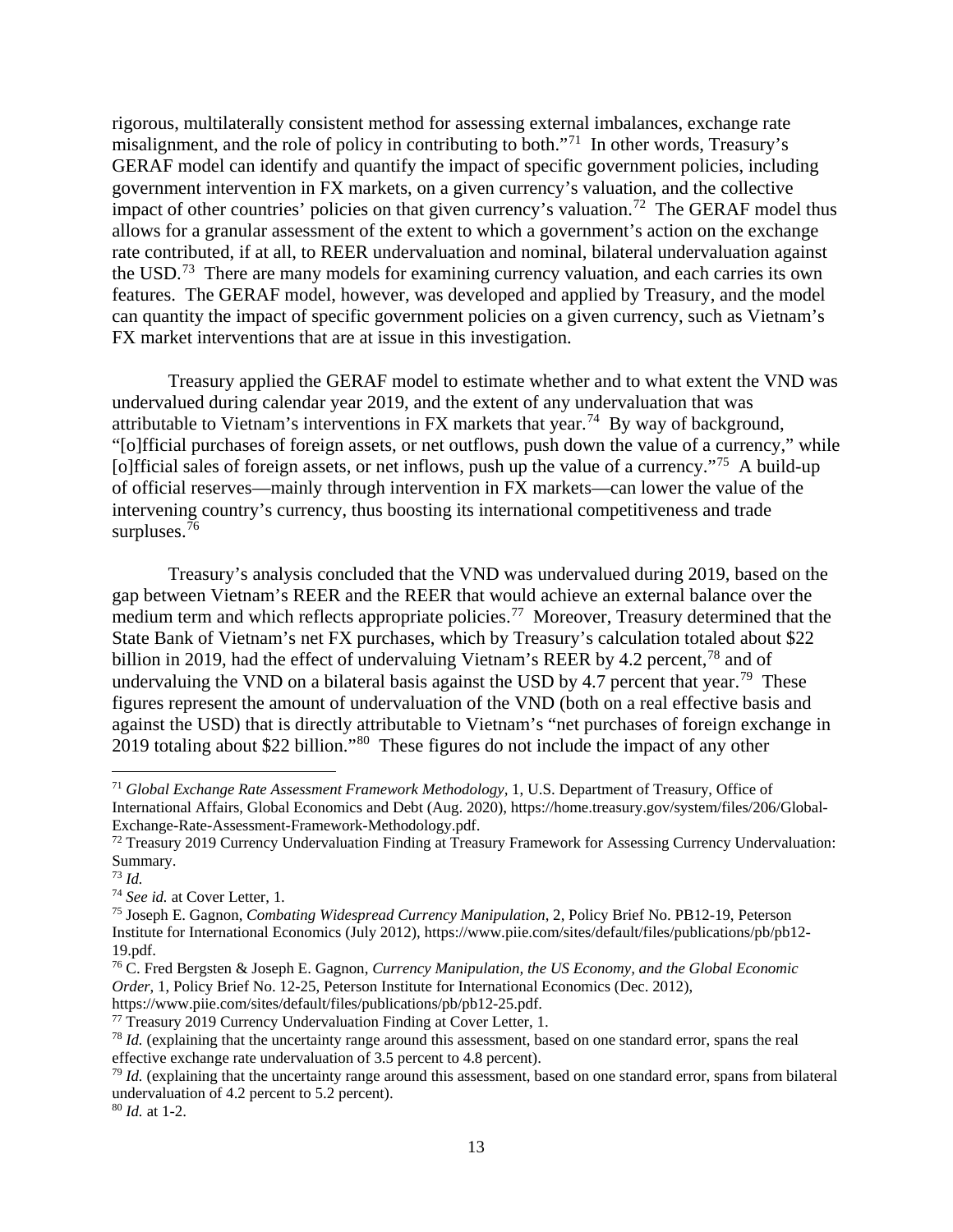economic, policy, or structural factors that may have contributed to VND valuation in 2019. Moreover, these figures do not factor in the extent to which any portion of FX purchases may not be indicative of an "unreasonable" finding within the context of section 301; instead, these figures reflect the total impact of net FX purchases on the VND's valuation in 2019.

Treasury estimates the State Bank of Vietnam's net purchases of FX in 2020 totaled about \$9 billion over the nine months from January to September 2020. These net FX purchases continued to put downward pressure on the VND REER valuation in 2020. However, it is not possible as of the time of this Report to make rigorous, analytically grounded assessments of VND REER valuation in 2020. This is due in part to data availability constraints, as making robust estimates of REER misalignments requires complete data for all economies in the relevant sample (*i.e.*, the approximately 50 economies included in the GERAF model). More importantly, the substantial impact of COVID-19 on exchange rates, economic outcomes, trade patterns, and optimal policies for all economies globally makes assessments of equilibrium exchange rates particularly challenging at the current juncture. However, anecdotal evidence suggests that VND undervaluation may have persisted in 2020. The VND was virtually flat against the USD on a nominal basis over the first ten months of 2020. On a trade weighted basis, the VND appreciated in nominal effective and real effective terms in the first half of 2020, but has weakened in recent months, resulting in year-to-date depreciation of 1.9 percent and 2.2 percent in nominal effective and real effective terms, respectively, over the first ten months of 2020.[81](#page-15-0) 

Taking a longer-term perspective, after appreciating strongly from 2011-2014, Vietnam's REER was broadly unchanged on net from early 2015 to late 2020. Vietnam's REER was generally flat in 2015 and 2016, depreciated notably in 2017, and appreciated gradually over 2018 and 2019. In early 2020, Vietnam's REER appreciated sharply, as the VND closely followed the USD higher amid a significant tightening of global financial conditions, but the REER retraced over the second half of 2020, leaving Vietnam's REER as of November 2020 broadly in line with its average level over the last five years.<sup>[82](#page-15-1)</sup> As discussed above, both the IMF and Treasury have consistently assessed the VND to be undervalued during this period, notwithstanding some periods in which Vietnam's REER has appreciated over the last few years. Moreover, the State Bank of Vietnam's FX market interventions have directly contributed to VND undervaluation during 2019, as discussed above.

Certain interested persons argue in this investigation that differences in levels of inflation between Vietnam and the United States can explain the VND's movement.<sup>[83](#page-15-2)</sup> Certain other interested persons argue that it is not the VND that is undervalued but rather it is the USD that is overvalued.[84](#page-15-3) These arguments are unavailing. The GERAF model allows Treasury to isolate

 $\overline{a}$ 

<span id="page-15-0"></span><sup>81</sup> *Treasury Report to Congress* (Dec. 2020), 53. 82 *Id.* at 52-53.

<span id="page-15-1"></span>

<span id="page-15-2"></span><sup>83</sup> David Dapice public comments, 1 (Nov. 12, 2020) (on file at regulations.gov); *see also* Nathaniel Barker public comments (Oct. 13, 2020) (on file at regulations.gov); Nghia Le public comments, 3 (Nov. 4, 2020) (on file at regulations.gov).

<span id="page-15-3"></span><sup>84</sup> US Fashion Industry Association public comments, 4 (Nov. 12, 2020) (on file at regulations.gov); *see also External Sector Report: 2020*, 93, International Monetary Fund (Aug. 2020),

https://www.imf.org/en/Publications/ESR/Issues/2020/07/28/2020-external-sector-report (explaining that the USD's "2019 average REER to be somewhat overvalued, in the 8 to 14 percent range, with a midpoint of 11 percent").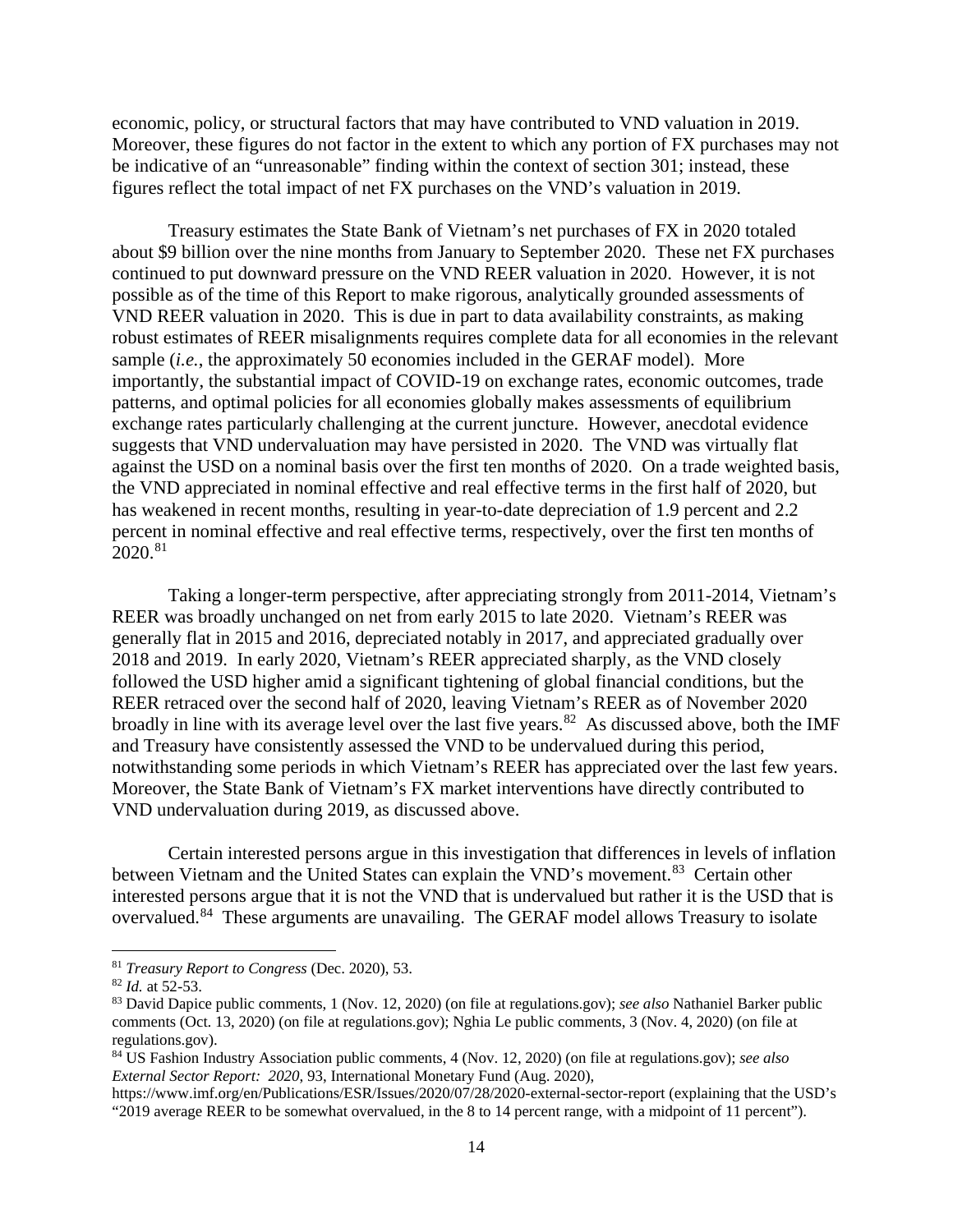the effects of specific model factors and domestic macroeconomic policies, as well as the impact of foreign macroeconomic policies, on a currency's valuation. Under the GERAF model, the impact of Vietnam's interventions on the VND's valuation is independent from any potential amount of other currencies' misalignment, including any purported misalignment of the USD. The same applies to differences in inflation levels and relative productivity levels across countries.

On the other hand, the GERAF model purposefully does not include interest rate differentials. One of the key features of the GERAF model is its ability to account for a country's position in its business cycle when assessing external imbalances. The GERAF model does this by using data on output gaps. However, countries' output gaps tend to be correlated with their interest rates, especially in countries where the central bank sets interest rates in a way that seeks to minimize the output gap. For this reason, the GERAF model incorporates output gaps but does not include interest rate differentials. In its robustness checks for the GERAF model, Treasury staff included interest rate differentials in several alternative model specifications, which did not produce notably different results to the GERAF model baseline.<sup>[85](#page-16-1)</sup>

In sum, the information developed in the investigation indicates that the VND has been undervalued since 2016, and that the State Bank of Vietnam's recent, rapid, and significant reserves accumulation contributed to the undervaluation of the VND on a real effective basis and bilaterally against the USD in 2019. The State Bank of Vietnam continued to take FX market interventions that put downward pressure on the value of the currency in 2020 through September.

#### <span id="page-16-0"></span>**D. AVAILABLE EVIDENCE INDICATES THAT VIETNAM'S INTERVENTIONS IN FX MARKETS TOOK PLACE IN A CONTEXT OF CURRENT ACCOUNT AND GOODS TRADE SURPLUSES (INCLUDING WITH THE UNITED STATES)**

Vietnam's recent and large-scale FX market interventions, and the VND's undervaluation, have taken place in the context of a sustained current account surplus, record goods trade surpluses (including with the United States), and rapid productivity growth in the tradable goods sector. The following two graphs portray Vietnam's current account balance in nominal U.S. dollar terms and as a percentage of gross domestic product (GDP), respectively, over the past several years as published by the State Bank of Vietnam.<sup>[86](#page-16-2)</sup>

 $\overline{\phantom{a}}$ 

<span id="page-16-2"></span><sup>86</sup> Vietnam is currently revising its GDP statistics and has thus far done so through 2017. The revised data published to date indicate that revised GDP is around 25 percent higher than the unrevised GDP series. The GDP series used in the current account balance chart calculates GDP for periods after 2017 by taking the unrevised data and increasing it by roughly 25 percent. Additional data about the GDP revisions are available from Vietnam's General Statistics Office at the following two links: (1) https://www.gso.gov.vn/en/events/2019/12/general-statistics-officeto-work-with-the-international-monetary-fund-imf-on-gross-domestic-product-gdp-revision/, and (2) https://www.gso.gov.vn/en/events/2019/12/general-statistics-office-to-officially-announce-the-results-of-therevision-of-gdp-size-for-the-2010-2017-period/.

<span id="page-16-1"></span><sup>85</sup> *See Global Exchange Rate Assessment Framework Methodology*, 27, U.S. Department of Treasury, Office of International Affairs, Global Economics and Debt (Aug. 2020), https://home.treasury.gov/system/files/206/Global-Exchange-Rate-Assessment-Framework-Methodology.pdf (columns 2-5).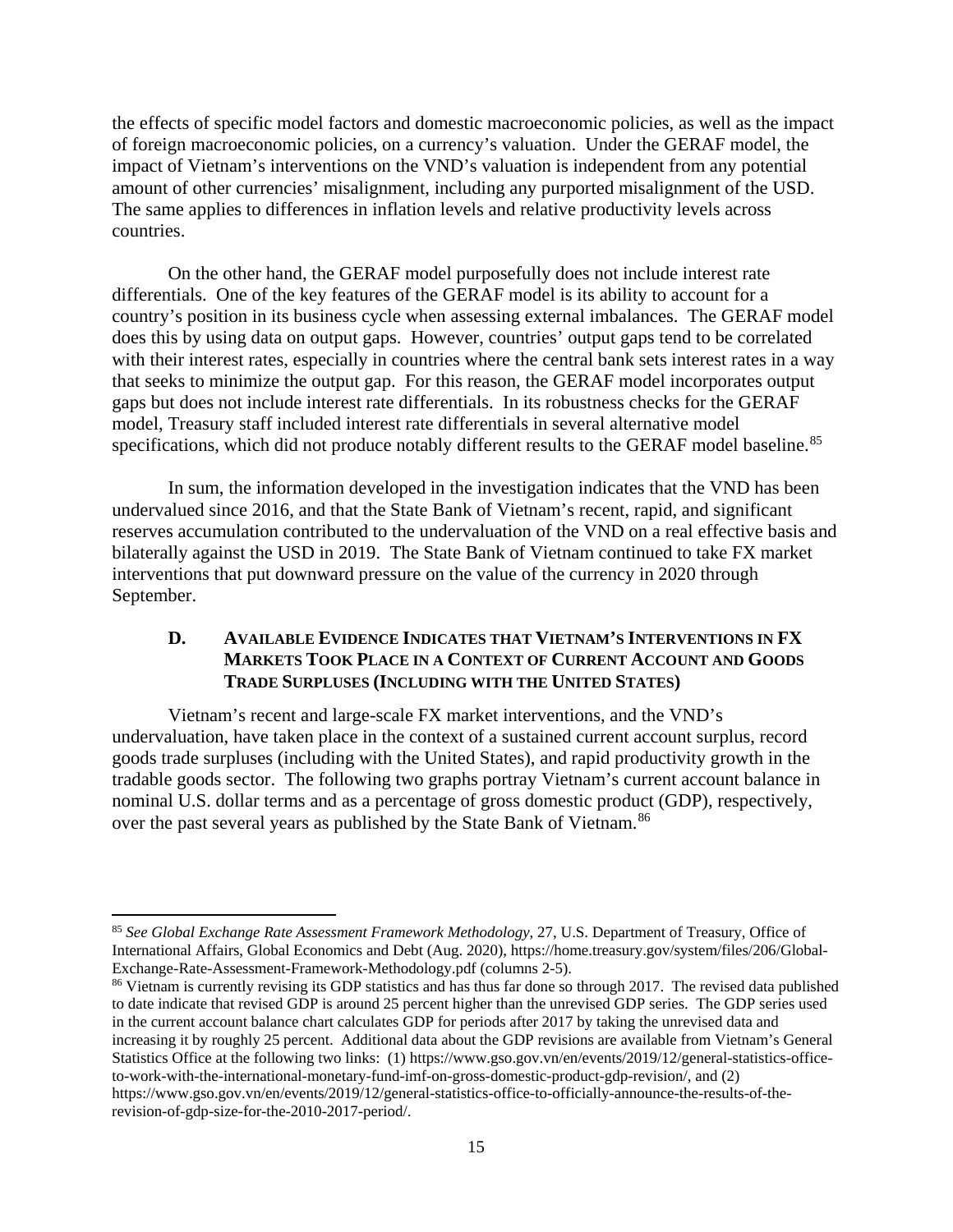

# **Vietnam: Current Account Balance**



As the graph above illustrates, Vietnam's current account was in deficit or close to balance from 2015 to 2017, but has swung firmly into surplus since  $2018$ <sup>87</sup>. The surplus has continued to rise in 2019 and 2020,<sup>[88](#page-17-1)</sup> while Vietnam was making net purchases of FX reserves that contributed to VND undervaluation.

External developments in recent years have reflected persistent features of the underlying

<span id="page-17-1"></span><span id="page-17-0"></span><sup>87</sup> "Balance of International Payment," State Bank of Vietnam (hereinafter State Bank of Vietnam BOP Data), https://www.sbv.gov.vn/webcenter/portal/en/home/sbv/statistic/boip?\_afrLoop=9318392951698224#%40%3F\_afrL oop%3D9318392951698224%26centerWidth%3D80%2525%26leftWidth%3D20%2525%26rightWidth%3D0%25 25%26showFooter%3Dfalse%26showHeader%3Dfalse%26\_adf.ctrl-state%3Dvjtpccr6z\_4 (last visited Jan. 15, 2021) (balance of payments statements are searchable by calendar year and quarter). <sup>88</sup> *Id.*

 $\overline{a}$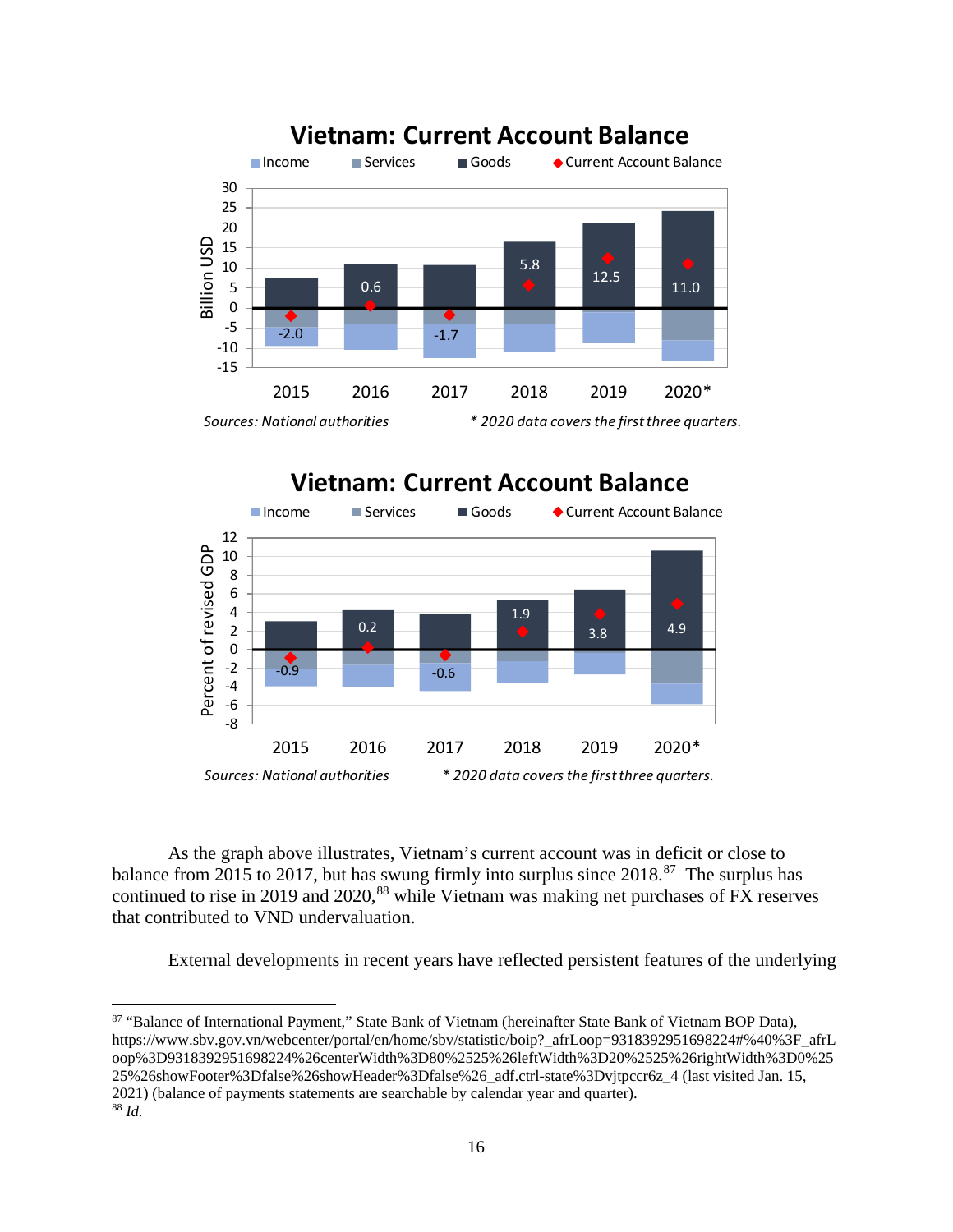components of the current account. Vietnam has consistently run goods trade surpluses, which have generally risen since 2015. Goods trade surpluses have stemmed in particular from a large and growing foreign direct investment sector of export-oriented firms. Vietnam has also run more modest services trade deficits. The income balance has also steadily remained in deficit, reflecting two structural features. First, the primary income balance has been persistently in deficit, reflecting profits in the foreign direct investment sector that are remitted to foreign owners abroad. The secondary income balance, meanwhile, has steadily been in surplus (at a lower level than the primary income deficit), as Vietnam is a significant recipient of remittances.

Balance of payments data from the State Bank of Vietnam (shown in the graph above) indicate that Vietnam's goods trade surplus widened notably in 2019, when Vietnam was making substantial FX purchases. The goods trade surplus reached its highest annual level ever in 2019 (both in nominal terms and as a share of GDP), expanding by almost 30 percent in nominal terms compared to 2018 to reach \$21.2 billion. According to the General Statistics Office of Vietnam, the 2019 surplus was driven by Vietnam's foreign direct investment sector (including crude oil), while the domestic economic sector ran a goods trade deficit.<sup>[89](#page-18-0)</sup>

While the COVID-19 pandemic caused substantial disruption to global trade, the State Bank of Vietnam's balance of payments data show that Vietnam's goods trade surplus widened in each of the first three quarters of 2020 on a year-over-year basis.<sup>[90](#page-18-1)</sup> This brought Vietnam's goods trade surplus to \$24.2 billion over the first three quarters of 2020, higher in nominal terms than the goods trade surplus for all of 2019.

The COVID-19 pandemic appears to have substantially impacted Vietnam's services trade. From 2015-2019, the services trade deficit had generally narrowed over time, from a \$4.8 billion deficit in 2015 to a \$1.2 billion deficit in 2019. In 2020, the collapse in global tourism stemming from the pandemic hit Vietnam's services exports hard, and the services deficit widened substantially (expanding in each of the first three quarters of 2020 on a year-over-year basis). Over the first three quarters of 2020, the services deficit reached approximately \$8.2 billion, the widest deficit ever in both nominal terms and as a share of GDP.

Vietnam's income balance, meanwhile, has been relatively stable in recent years, including into 2020 despite the COVID-19 pandemic. As noted above, Vietnam has run a substantial primary income deficit "in recent years," "as the [foreign invested enterprise] sector remits profits to foreign owners abroad."[91](#page-18-2) From 2015-2019, this primary income deficit has ranged from \$12.1 billion to \$17.0 billion. Data for the first three quarters of 2020 indicates that the primary income deficit remained within this range on an annualized basis through the third quarter of 2020. Vietnam's secondary income balance, meanwhile, has been steadily in surplus in recent years amid strong remittance inflows. The secondary income surplus grew very gradually from \$7.5 billion in 2015 to \$9.2 billion in 2019. Over the first three quarters of 2020, the secondary income surplus totaled \$6.7 billion, almost exactly in line with its level over the

<span id="page-18-1"></span><span id="page-18-0"></span><sup>89</sup> *Statistical Yearbook of Vietnam: 2019*, 26-27, General Statistics Office of Vietnam (June 30, 2020) (hereinafter *GSO Yearbook 2019*), https://www.gso.gov.vn/wp-content/uploads/2020/09/Nien-giam-thong-ke-day-du-2019.pdf.  $90$  As of the time of this Report, balance of payments information from the State Bank of Vietnam is available for the first three quarters of 2020. *See* State Bank of Vietnam BOP Data.

<span id="page-18-2"></span><sup>91</sup> *Treasury Report to Congress* (Dec. 2020), 51.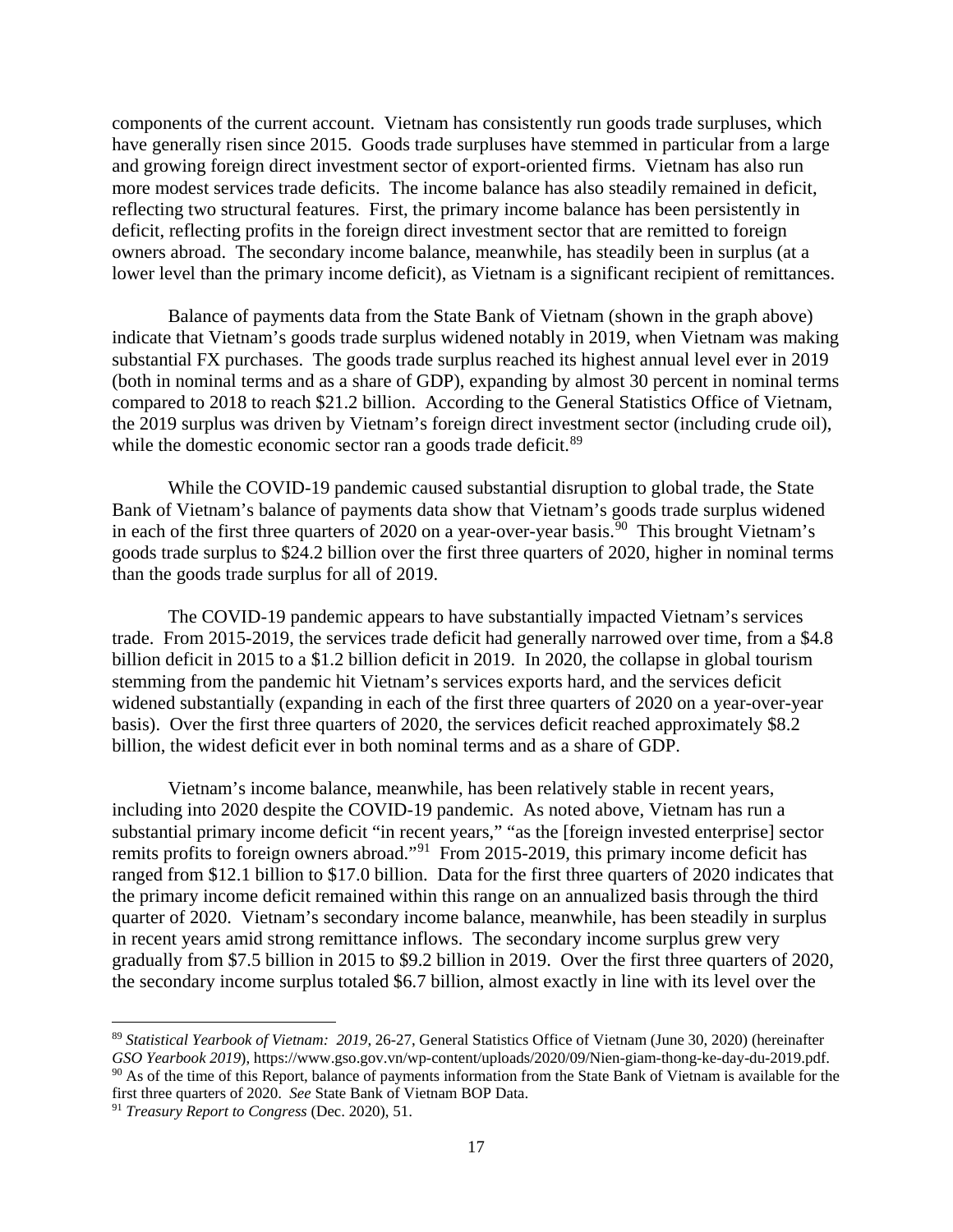first three quarters of 2019. Thus, available evidence suggests a relatively limited impact of the COVID-19 pandemic on the income portion of Vietnam's current account.

Taking account of these developments in each of the components of Vietnam's balance of payments, Vietnam's current account surplus widened somewhat over the first three quarters of 2020 compared to the first three quarters of 2019, as a rising goods trade surplus more than offset the expansion of the services trade deficit, while the income balance remained broadly stable. These developments are somewhat at odds with earlier IMF forecasts that the COVID-19 pandemic might induce a substantial narrowing of Vietnam's current account surplus. For example, the IMF forecasted in October 2020 that Vietnam's current account surplus would narrow to 1.2 percent of GDP in 2020.<sup>92</sup> However, this forecast was made prior to the release of Vietnam's balance of payments data for the third quarter of 2020, which showed the current account surplus widening notably to approximately \$8.4 billion.<sup>[93](#page-19-1)</sup> This pushed Vietnam's current account surplus over the first three quarters of 2020 to almost 5 percent of GDP on an annualized basis. Thus, earlier projections that the COVID-19 pandemic would cause Vietnam's current account surplus to narrow substantially in 2020 appear highly questionable based on the evidence available as of the time of this Report.

Notably, Vietnam's purchases of FX reserves in 2019 and 2020 were made in the context of these large current account and goods trade surpluses.

In relation to trade with the United States in particular, the General Statistics Office of Vietnam explained that the United States represented Vietnam's largest export market in 2019.<sup>[94](#page-19-2)</sup> The United States' goods trade deficit with Vietnam has expanded rapidly in recent years. The graph below depicts the United States' bilateral goods trade relationship with Vietnam over the past five years.

<span id="page-19-0"></span><sup>92</sup> *Current Account Balance, Percent of GDP*, International Monetary Fund,

https://www.imf.org/external/datamapper/BCA\_NGDPD@WEO/VNM (last visited Jan. 15, 2021).

<span id="page-19-1"></span><sup>&</sup>lt;sup>93</sup> State Bank of Vietnam BOP Data.

<span id="page-19-2"></span><sup>94</sup> *GSO Yearbook 2019*, 605.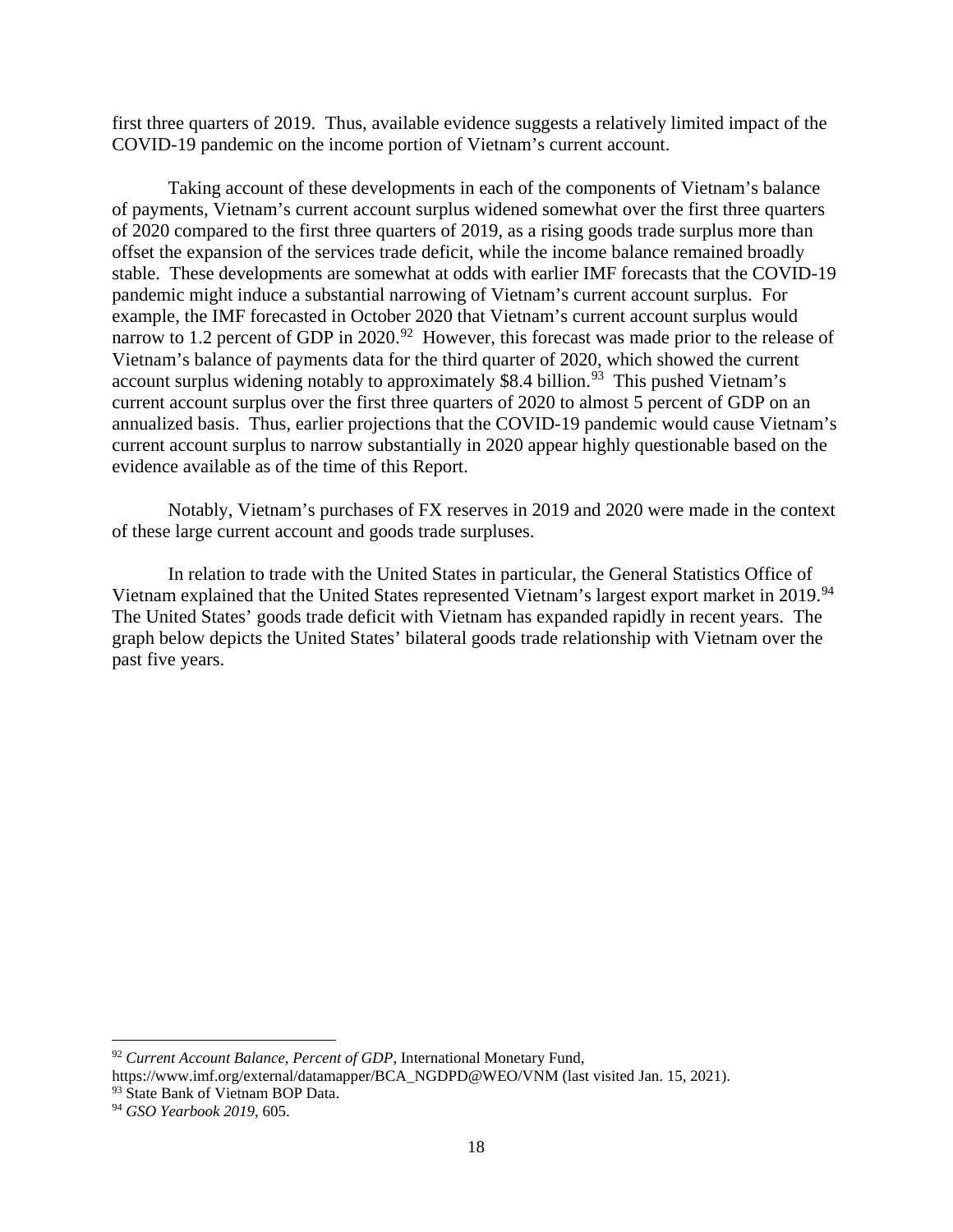

As illustrated above, the United States had a bilateral goods trade deficit with Vietnam of over \$39 billion in 2018,<sup>[95](#page-20-0)</sup> which rose to over \$55 billion in 2019, according to the U.S. Census Bureau.<sup>[96](#page-20-1)</sup> The United States' trade deficit with Vietnam in the first eleven months of 2020 exceeded the deficit with Vietnam for all of 2019; it amounted to over \$63.68 billion USD.<sup>[97](#page-20-2)</sup>

According to Treasury, Vietnam's growing goods trade surplus with the United States reflects some degree of production and supply chain shifting from China to Vietnam.<sup>98</sup> There is a correlation between rising imports from Vietnam to the United States and falling imports from China between 2018 and  $2020.^{99}$  Indeed, there may be a myriad of reasons to explain the growth in goods exports from Vietnam to the United States.<sup>100</sup> Nonetheless, it remains the case that

<span id="page-20-0"></span><sup>95</sup> *Trade in Goods with Vietnam: 2018*, United States Census Bureau, https://www.census.gov/foreigntrade/balance/c5520.html#2018 (last visited Jan. 15, 2021).

<span id="page-20-1"></span><sup>96</sup> *Trade in Goods with Vietnam: 2019*, United States Census Bureau, https://www.census.gov/foreigntrade/balance/c5520.html#2019 (last visited Jan. 15, 2021).

<span id="page-20-2"></span><sup>97</sup> *Trade in Goods with Vietnam: 2020*, United States Census Bureau, https://www.census.gov/foreigntrade/balance/c5520.html#2020 (last visited Jan. 15, 2021).

<span id="page-20-3"></span><sup>98</sup> *Treasury Report to Congress* (Dec. 2020), 51.

<span id="page-20-4"></span><sup>99</sup> *Compare Trade in Goods with China*, United States Census Bureau, https://www.census.gov/foreigntrade/balance/c5700.html, *with Trade in Goods with Vietnam*, United States Census Bureau,

https://www.census.gov/foreign-trade/balance/c5520.html; *see also Treasury Report to Congress* (Dec. 2020), 51; *see also, e.g.,* Euromarket Designs public comments, 2 (Nov. 12, 2020) (on file at regulations.gov); General Electric public comments, 8-9 (Nov. 12, 2020) (on file at regulations.gov); Hanes Brands public comments, 7-9, 10 (Nov. 6, 2020) (on file at regulations.gov); National Retail Federation public comments, 2-3 (Nov. 12, 2020) (on file at regulations.gov).

<span id="page-20-5"></span><sup>&</sup>lt;sup>100</sup> *See, e.g.,* Nghia Le public comments, 3-5 (Nov. 4, 2020) (on file at regulations.gov) (referencing "Vietnam's economic structural shift to manufacturing supported by strong investment from the FDI sector in the past decade; other conditions that boost Vietnam's position in global supply chain; and the actual demand of the US" as purported reasons for Vietnam's trade surplus); Hearing Transcript, 43 ("the expansion of the Vietnamese trade surplus with the United States is a direct result of the successful application of President Trump's policies on China"); American Chamber of Commerce in Vietnam post-hearing comments (Jan. 7, 2021).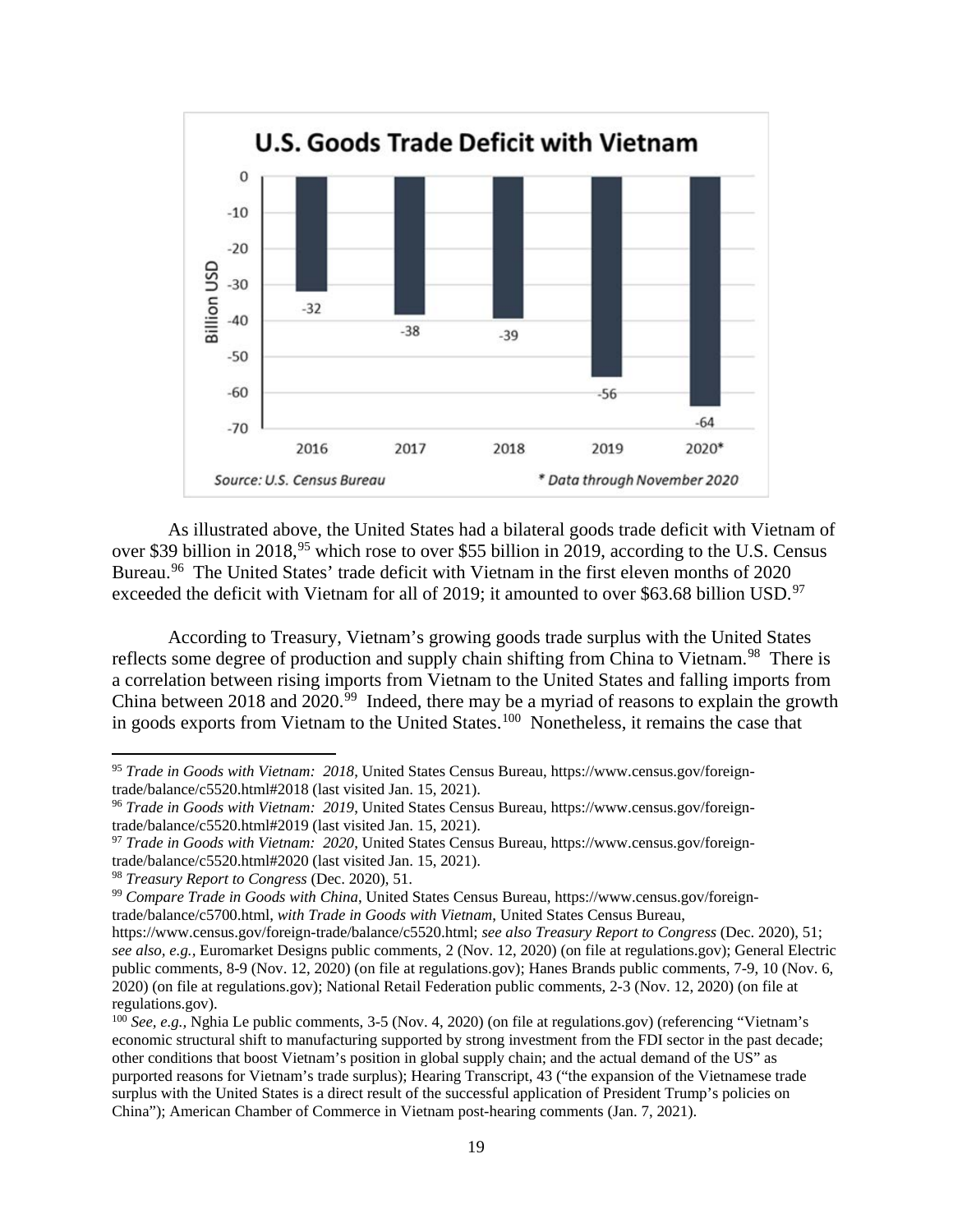exports from Vietnam have been increasing during a time period in which the VND has been undervalued, including bilaterally against the USD in 2019, and during which time Vietnam was rapidly making significant purchases of FX that held down appreciation of its currency.

#### <span id="page-21-0"></span>**IV. THE INVESTIGATION SUPPORTS A FINDING THAT VIETNAM'S ACTS, POLICIES, AND PRACTICES RELATED TO CURRENCY VALUATION, INCLUDING THROUGH EXCESSIVE GOVERNMENT INTERVENTION IN FX MARKETS, TAKEN IN THEIR TOTALITY, ARE UNREASONABLE UNDER SECTION 301 OF THE TRADE ACT**

Based on the information, public comments, and testimony examined in this investigation, and based on the totality of the circumstances discussed below, the investigation supports a finding that Vietnam's acts, policies, and practices that have contributed to undervaluation of its currency, including through excessive government intervention in FX markets and other related actions, are unreasonable within the meaning of section 301 of the Trade Act. These circumstances include persistent undervaluation of the VND over a course of several years; Vietnam's more recent, rapid, and significant purchases of FX; and the conditions surrounding Vietnam's FX market interventions including current account and goods trade surpluses (including with the United States). Vietnam's acts, policies, and practices raise serious concerns in light of widely accepted norms, as evidenced in international agreements<sup>[101](#page-21-3)</sup> and U.S. law, that exchange rate policy should not be used to gain an unfair competitive advantage in international trade, prevent exchange rates from reflecting underlying economic and financial conditions, or prevent balance of payments adjustment. Finally, such a finding is consistent with Treasury findings that during the period from July 2019 to June 2020 Vietnam engaged in currency manipulation.[102](#page-21-4) 

### <span id="page-21-1"></span>**A. FACTORS EXAMINED IN EVALUATING WHETHER VIETNAM'S CURRENCY VALUATION POLICIES ARE UNREASONABLE**

# **1. Exchange Rate Policy Should not be Used to Gain an Unfair Competitive Advantage in Trade**

<span id="page-21-2"></span>Under widely accepted norms reflected in international agreements and U.S. law, exchange rate action should not be undertaken to derive an unfair advantage in international trade.

According to Article IV of the Articles of Agreement of the IMF, members shall "avoid manipulating exchange rates or the international monetary system in order to . . . gain an unfair competitive advantage over other members."[103](#page-21-5) Vietnam has been an IMF member since 1956.[104](#page-21-6) Article IV of the Articles of Agreement of the IMF does not define "manipulating

<span id="page-21-3"></span><sup>101</sup> See, *e.g.*, *Articles of Agreement of the International Moneta*ry Fund art. IV, sec. 1(iii) (amended Jan. 26, 2016) (hereinafter IMF Articles of Agreement), https://www.imf.org/external/pubs/ft/aa/pdf/aa.pdf; *Accession of the Separate Customs Territory of Taiwan,* Penhgu, Kinmen and Matsu, at Annex II at art. I(2)(ii), (iii), WTO Doc. WT/L/433 (Nov. 23, 2001) (hereinafter Taiwan WTO Accession Protocol),

<span id="page-21-4"></span>https://docs.wto.org/dol2fe/Pages/SS/directdoc.aspx?filename=q:/WT/L/433.pdf&Open=True. <sup>102</sup> *Treasury Report to Congress* (Dec. 2020), 3-4.

<span id="page-21-5"></span> $103$  IMF Articles of Agreement, art. IV, sec. 1(iii).

<span id="page-21-6"></span><sup>104</sup> *See Vietnam*, International Monetary Fund, https://www.imf.org/en/Countries/VNM.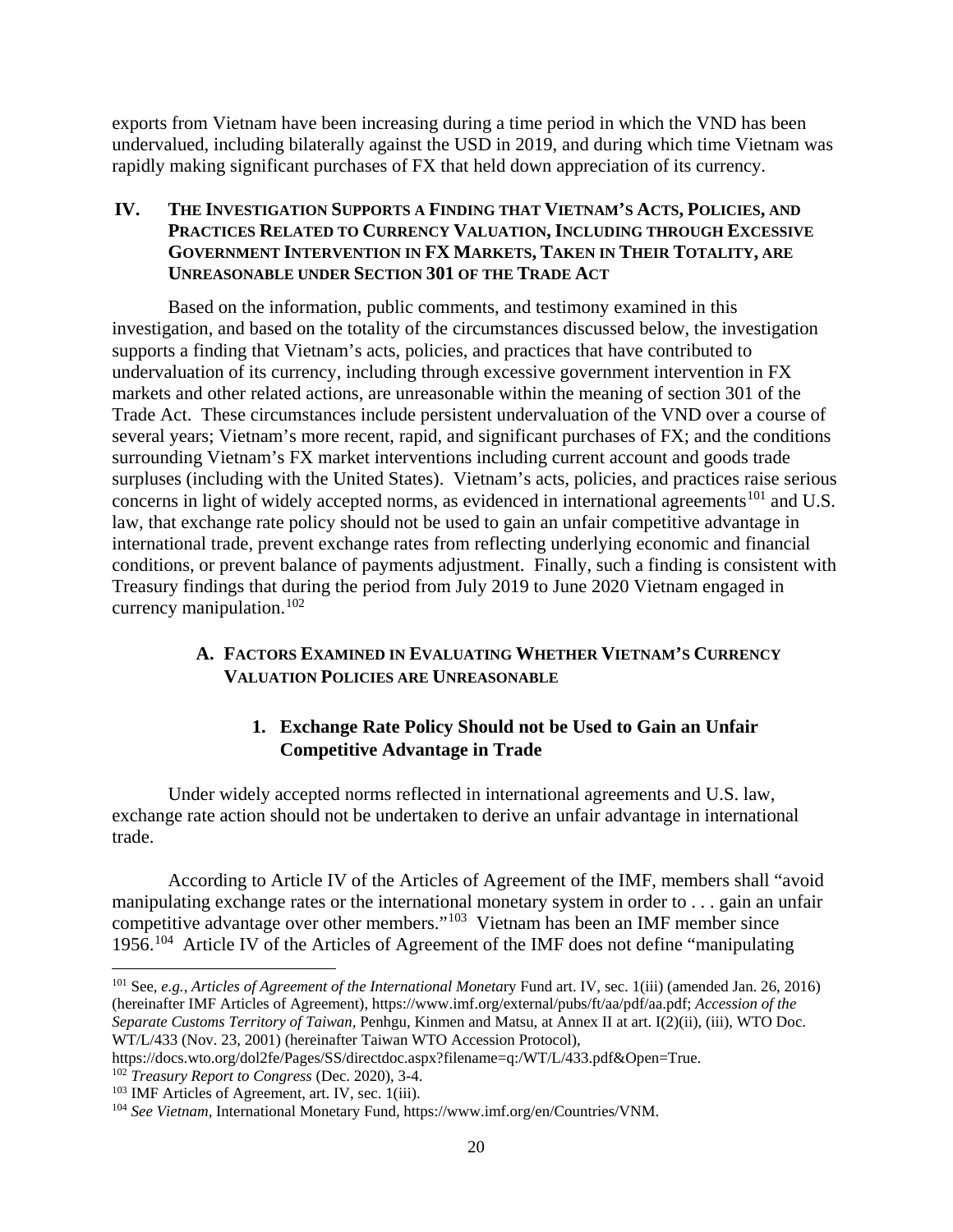exchange rates." A July 2012 IMF Executive Board Decision on Bilateral Surveillance provides some further context:

2. A member would only be acting inconsistently with Article IV, Section 1(iii) if the Fund determined both that: (a) the member was manipulating its exchange rate or the international monetary system and (b) such manipulation was being carried out for one of the two purposes specifically identified in Article IV, Section 1(iii).

- (a) "Manipulation" of the exchange rate is only carried out through policies that are targeted at—and actually affect—the level of an exchange rate. Moreover, manipulation may cause the exchange rate to move or may prevent such movement.
- (b) A member that is manipulating its exchange rate would only be acting inconsistently with Article IV, Section 1(iii) if the Fund were to determine that such manipulation was being undertaken "in order to prevent effective balance of payments adjustment or to gain an unfair competitive advantage over other members." In that regard, a member will only be considered to be manipulating exchange rates in order to gain an unfair competitive advantage over other members if the Fund determines both that: (A) the member is engaged in these policies for the purpose of securing fundamental exchange rate misalignment in the form of an undervalued exchange rate and (B) the purpose of securing such misalignment is to increase net exports.<sup>[105](#page-22-0)</sup>

This norm is also expressed in the laws of the United States, including section 3004 of the Omnibus Trade and Competitiveness Act of 1988, which explains that countries should not "manipulate the rate of exchange between their currency and the United States dollar for purposes of . . . gaining unfair competitive advantage in international trade."[106](#page-22-1) 

Section 701 of the Trade Facilitation and Trade Enforcement Act of 2015 provides three criteria that, if satisfied by a foreign country, require Treasury to engage with that country to urge implementation of appropriate policies to address the causes of its currency undervaluation and trade surpluses.<sup>107</sup> These three criteria are: (1) a significant bilateral trade surplus with the United States, (2) a material current account surplus, and (3) engagement in persistent one-sided intervention in the FX market.<sup>[108](#page-22-3)</sup> Accordingly, under U.S. law, currency policies that result in unfair trade advantages are of major concern to the United States. Indeed, in enacting the Trade Facilitation and Trade Enforcement Act of 2015, Congress, particularly the Senate Finance Committee, was "concerned that foreign countries have been using policies to undervalue their currencies in order to gain unfair trade advantages over the United States or prevent effective

<span id="page-22-0"></span><sup>105</sup> International Monetary Fund, *Public Information Notice: IMF Executive Board Adopts New Decision on Bilateral and Multilateral Surveillance* (July 30, 2012),

https://www.imf.org/en/News/Articles/2015/09/28/04/53/pn1289.

<span id="page-22-1"></span> $106$  22 U.S.C. § 5304(b).

<span id="page-22-2"></span><sup>107</sup> 19 U.S.C. § 4421.

<span id="page-22-3"></span><sup>108</sup> 19 U.S.C. § 4421(a)(2)(A)(ii).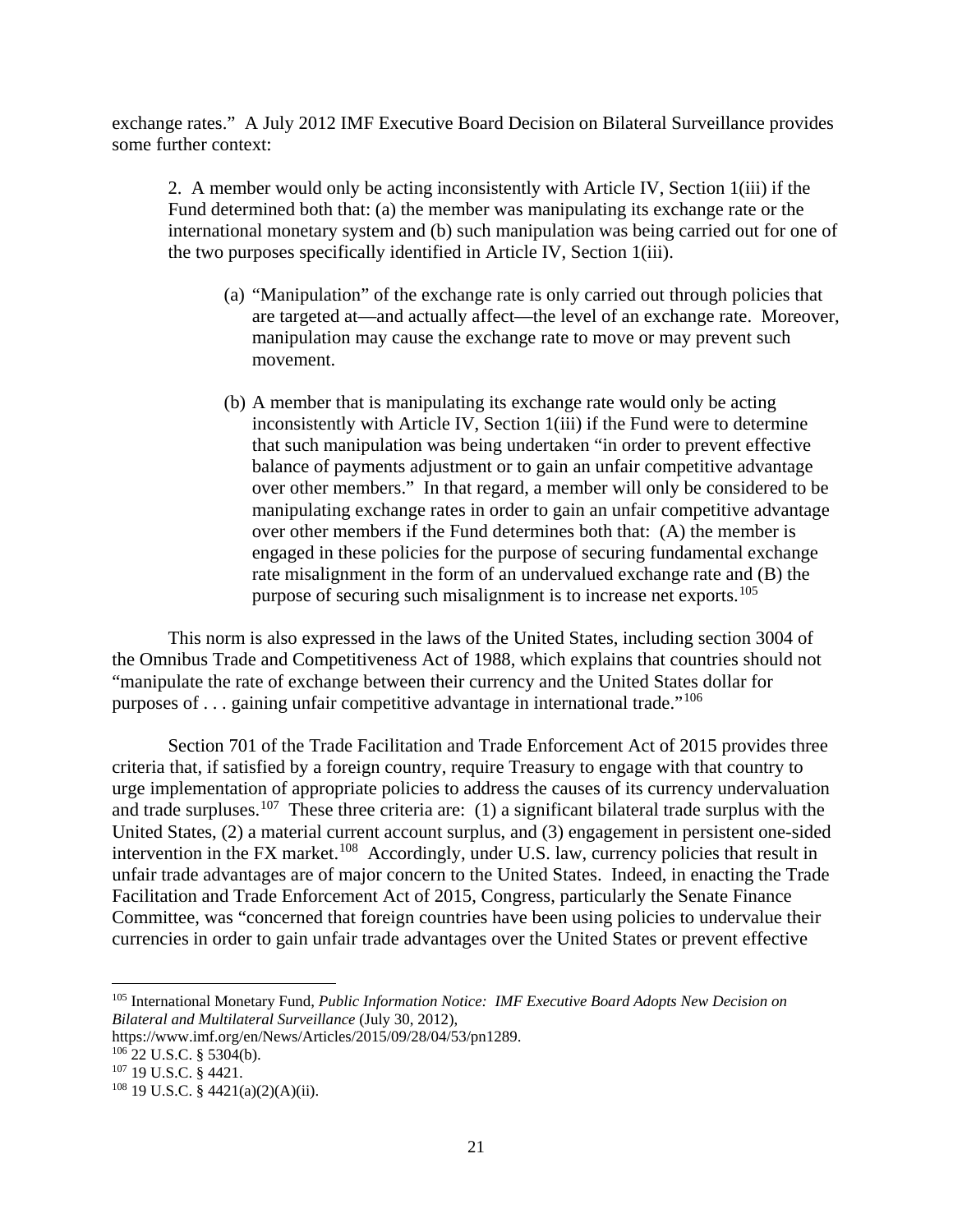balance of payments adjustments."[109](#page-23-1)

These principles are based on the premise that, when a government engages excessively in FX market interventions or other actions that fundamentally misalign its currency at an undervalued level, the government is acting directly to change the relative price of exports and imports. This artificially distorts market-based competition, promoting exports and suppressing imports in ways that do not reflect the true competitiveness of traded goods.<sup>110</sup>

## <span id="page-23-0"></span>**2. Exchange Rate Policy Should Not Prevent Exchange Rates from Reflecting Underlying Economic and Financial Conditions or Prevent Balance of Payments Adjustment**

Existing U.S. and international norms also underscore that exchange rates should reflect underlying economic and financial conditions and that they should not prevent balance of payments adjustment. Section 3004 of the Omnibus Trade and Competitiveness Act of 1988 explains that countries should not "manipulate the rate of exchange between their currency and the United States dollar for purposes of preventing effective balance of payments adjustments . . ."[111](#page-23-3) Section 3004 also states that if Treasury:

[C]onsiders that such manipulation is occurring with respect to countries that (1) have material global current account surpluses; and (2) have significant bilateral trade surpluses with the United States, the Secretary of the Treasury shall take action to initiate negotiations with such foreign countries on an expedited basis, in the International Monetary Fund or bilaterally, for the purpose of ensuring that such countries regularly and promptly adjust the rate of exchange between their currencies and the United States dollar to permit effective balance of payments adjustments  $\dots$ <sup>[112](#page-23-4)</sup>

Because section 3004 of the Omnibus Trade and Competitiveness Act of 1988 links currency manipulation with current account and trade balances, this reflects that unfair currency practices should not be used to prevent balance of payments adjustments.

This principle is also expressed in Article IV of the IMF Articles of Agreement. According to Article IV, members shall "avoid manipulating exchange rates or the international monetary system in order to prevent effective balance of payments adjustment."<sup>113</sup>

<span id="page-23-1"></span><sup>109</sup> *See* S. Rep. No. 114-45, at 10 (2015).

<span id="page-23-2"></span><sup>110</sup> *See* Brad W. Setser and Dylan Yalbir, *Tracking Currency Manipulation*, Council on Foreign Relations (Oct. 7, 2020), https://www.cfr.org/article/tracking-currency-manipulation ("Currency manipulation is one way countries can shift patterns of trade in their favor. By buying foreign currency in the market, a country can artificially change the price of its imports and its exports. Countries do so to boost their own exports, especially if they otherwise have trouble generating the demand their economies need to grow"); David Beckworth and Joe Gagnon, *Currency Manipulation, Trade Imbalances and Libra*, Mercatus Center (July 15, 2019),

https://www.mercatus.org/bridge/podcasts/07152019/currency-manipulation-trade-imbalances-and-libra (". . . the idea is, if you're buying a lot of foreign currency to keep your currency down, to have a large trade surplus, that's against the rules").

<span id="page-23-3"></span> $111\overline{2}$ 2 U.S.C. § 5304(b).

<span id="page-23-4"></span><sup>112</sup> *Id.*

<span id="page-23-5"></span><sup>113</sup> IMF Articles of Agreement, art. IV, sec. 1(iii).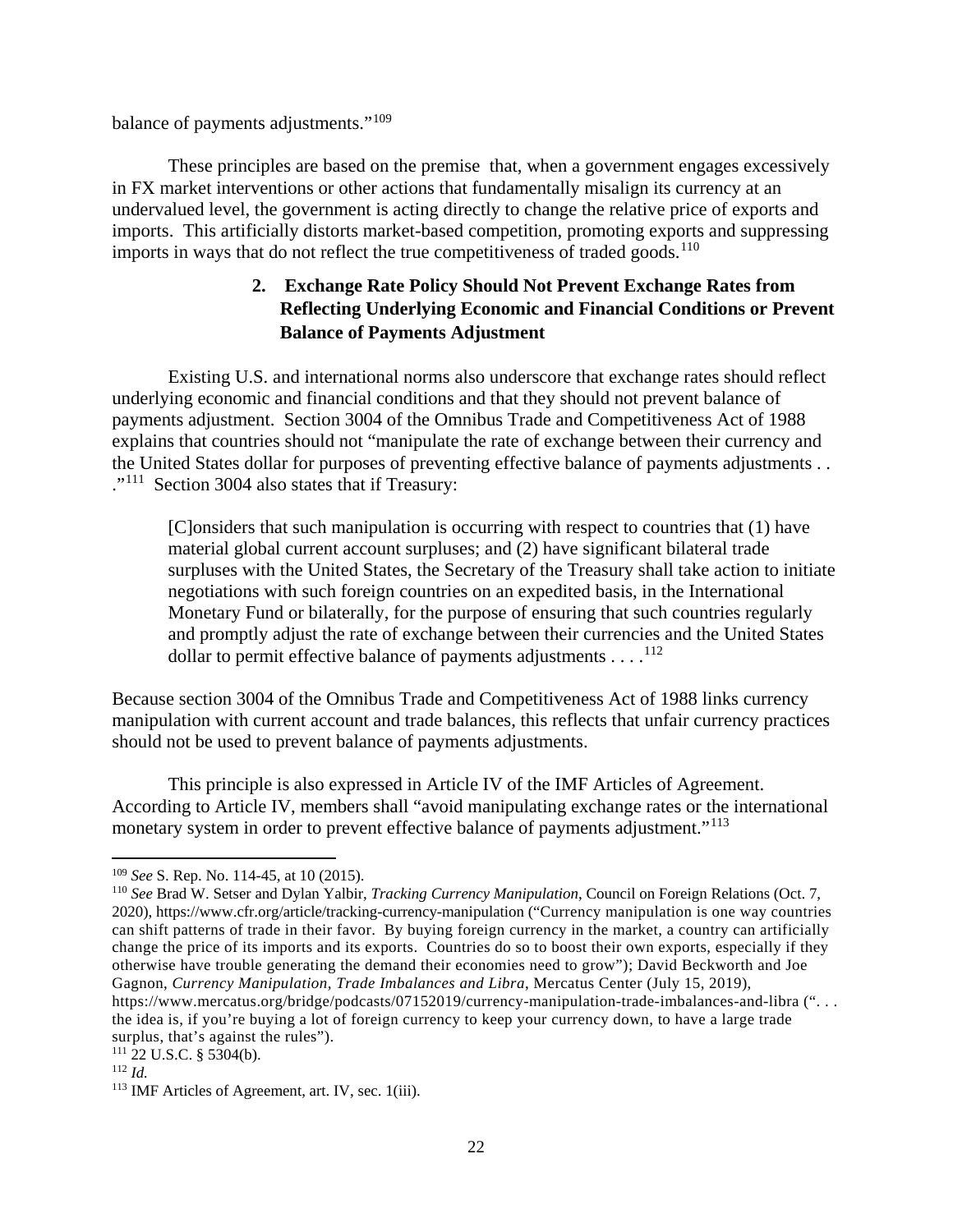Furthermore, the principle is reflected in the WTO Agreement. Under the WTO Agreement, all WTO Members must either be members of the IMF (which, as noted above, has disciplines on exchange rate policies), or if not, enter into a "special exchange agreement" with the WTO.[114](#page-24-1) Taiwan is a major economy that is a Member of the WTO, but not the IMF. To accede to the WTO, Taiwan was required to enter into a special exchange arrangement. This arrangement, as is the case for other WTO accession documents, is an integral part of the WTO Agreement. Accordingly, the Taiwan exchange arrangement reflects internationally agreed norms. Taiwan's special exchange agreement with the WTO obligates Taiwan to "[p]ermit exchange rates to reflect underlying economic and financial conditions," and also to "[a]void manipulating exchange rates or the international monetary system in order to prevent effective balance-of-payments adjustment . . ."<sup>[115](#page-24-2)</sup>

The underlying logic of these principles is that, when a country excessively uses FX market intervention to resist appreciation or lower the value of its currency and maintain a current account surplus, the government artificially suppresses consumption (and imports) and supports production (and exports). In such a situation, the exchange rate, and the conditions of production and consumption, do not reflect underlying economic and financial conditions in that country, such as productivity and competitiveness. This unfairly distorts market-based competition and prevents the country's balance of payments from adjusting to reflect market realities.

# <span id="page-24-0"></span>**B. THE INFORMATION OBTAINED IN THE INVESTIGATION SUPPORTS A FINDING THAT VIETNAM'S ACTS, POLICIES, AND PRACTICES RELATED TO CURRENCY VALUATION, TAKEN IN THEIR TOTALITY, ARE UNREASONABLE UNDER SECTION 301**

For the reasons below, the information obtained in the investigation, when considered in light of the U.S. and international norms discussed in the prior section, supports a finding that Vietnam's acts, policies, and practices related to currency valuation, including excessive foreign exchange market interventions and other related actions, taken in their totality, are unreasonable under section 301 of the Trade Act. [116](#page-24-3)

The facts examined in this investigation show that Vietnam manages its exchange rate with an interest in achieving certain economic goals; that the exchange rate acts, policies, and practices it has chosen have contributed to undervaluation of the exchange rate; that Vietnam

<span id="page-24-1"></span><sup>114</sup> General Agreement on Tariffs and Trade 1994, art. XV.

<span id="page-24-2"></span><sup>115</sup> Taiwan WTO Accession Protocol, at Annex II at art. I(2)(ii), (iii).

<span id="page-24-3"></span><sup>&</sup>lt;sup>116</sup> It has also been argued in this investigation that Vietnam has sought to peg the VND to the value of the USD, given that international trade is often conducted in USD. It is true that the USD is "the most widely used currency for international trade." *See* Anshu Siripurapu, *The Dollar: The World's Currency*, Council on Foreign Relations (Sept. 29, 2020), https://www.cfr.org/backgrounder/dollar-worlds-

currency#:~:text=The%20Global%20Role%20of%20the%20U.S.%20Dollar,-

Share&text=In%20addition%20to%20accounting%20for,their%20currencies%20to%20the%20dollar. The fact that, as a general matter, Vietnam's currency closely tracks the USD is not, in and of itself, inherently unreasonable or discriminatory under section 301 of the Trade Act.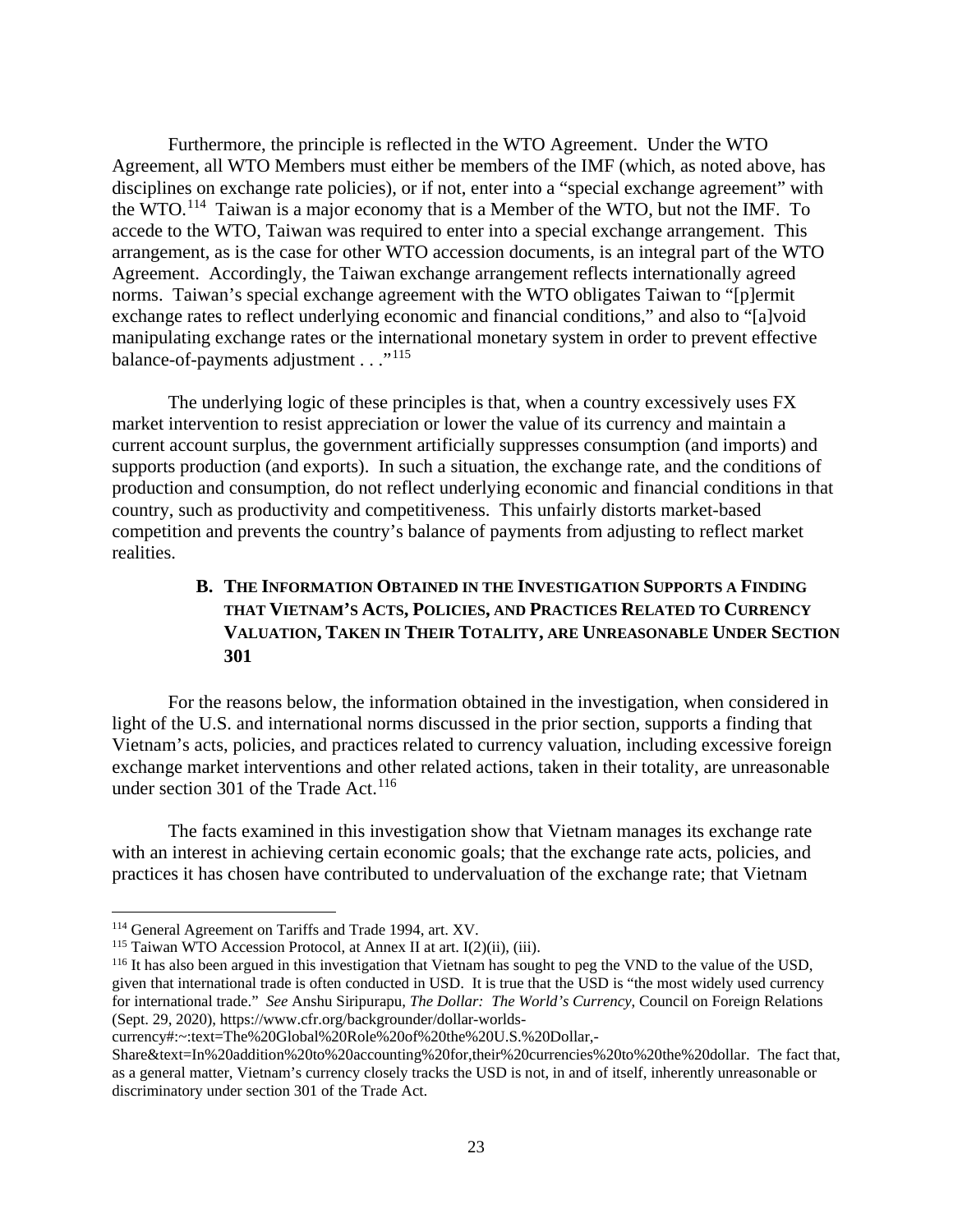uses FX market interventions as a key tool to manage the exchange rate in a manner that has contributed to persistent undervaluation; and that this undervalued exchange rate is accompanied by substantial current account and trade imbalances (including with the United States). Each of these matters, which were addressed more fully in section III of this Report, is summarized below.

First, as discussed above in section III.A, the State Bank of Vietnam specifically announces a daily VND/USD central exchange rate<sup>[117](#page-25-0)</sup> on its website,<sup>[118](#page-25-1)</sup> sets a tight  $+/-3$  percent band within which licensed credit institutions can trade VND and USD in Vietnam, <sup>[119](#page-25-2)</sup> and engages in the accumulation or decumulation of FX reserves to maintain the VND/USD exchange rate within  $\pm$ /-3 percent of the central exchange rate that it sets.<sup>[120](#page-25-3)</sup> As noted above, one of the roles of the State Bank of Vietnam is to "to participate in the elaboration of national socio-economic strategies and plans."<sup>121</sup> Thus, the State Bank of Vietnam has the opportunity and incentive to adopt exchange rate policies that further policies of making Vietnam a major exporter of manufactured goods. Furthermore, the investigation has found no basis for concluding that the exchange rate is set solely for the purpose of ensuring the maintenance of adequate FX reserves.

Second, as the IMF and Treasury have found, and as discussed above in section III.C, the VND has been undervalued in recent years. According to Treasury, Vietnam has tightly managed the VND relative to the USD at an undervalued rate "consistently in periods of both appreciation and depreciation pressure."[122](#page-25-5) 

Third, Vietnam has taken concrete steps in FX markets that have contributed to the undervaluation of the VND, which in turn serves to perpetuate macroeconomic imbalances. As discussed above in section III.B, Vietnam evinced a discernable pattern of FX market intervention over 2019 and into 2020 that has predominantly taken the form of rapid and significant net FX purchases. Net purchases of FX reserves have the effect of putting downward pressure on a currency or preventing appreciation, as opposed to sales of FX reserves which have the opposite effect.<sup>[123](#page-25-6)</sup> As discussed in section III.C, the State Bank of Vietnam's net purchases of FX during 2019 contributed to the undervaluation of the VND that year. Moreover, the State Bank of Vietnam continued its trend of making significant net purchases of FX during early- to mid-2020. Thus, these facts and circumstances indicate that Vietnam has engaged in recent, rapid, and significant purchases of FX to maintain the exchange rate at a level managed by the State Bank of Vietnam and which have contributed to undervaluation of the VND.

<span id="page-25-1"></span><sup>118</sup> *See Exchange Rate*, State Bank of Vietnam,

<span id="page-25-0"></span><sup>117</sup> *State Bank of Vietnam Decision No. 2730 (2015)*, arts. 1, 4(1) (Dec. 31, 2015).

https://www.sbv.gov.vn/TyGia/faces/ExchangeRate.jspx?\_afrLoop=5332232089128224&\_afrWindowMode=0&\_a df.ctrl-state=zdvedm9u3\_4 (last visited Jan. 15, 2021).

<span id="page-25-2"></span><sup>119</sup> *Treasury Report to Congress* (Dec. 2020), 52; *see also Treasury Report to Congress* (Jan. 2020), 36*.*

<span id="page-25-3"></span><sup>120</sup> *See 2019 IMF Article IV Consultation Staff Report*, 51.

<span id="page-25-4"></span><sup>&</sup>lt;sup>121</sup> *Law on the State Bank of Vietnam (2010)*, art. 4(2).<br><sup>122</sup> *Treasury Report to Congress (Dec. 2020)*, 3.

<span id="page-25-6"></span><span id="page-25-5"></span><sup>123</sup> Joseph E. Gagnon, *Combating Widespread Currency Manipulation*, 2, Policy Brief No. PB12-19, Peterson Institute for International Economics (July 2012), https://www.piie.com/sites/default/files/publications/pb/pb12- 19.pdf.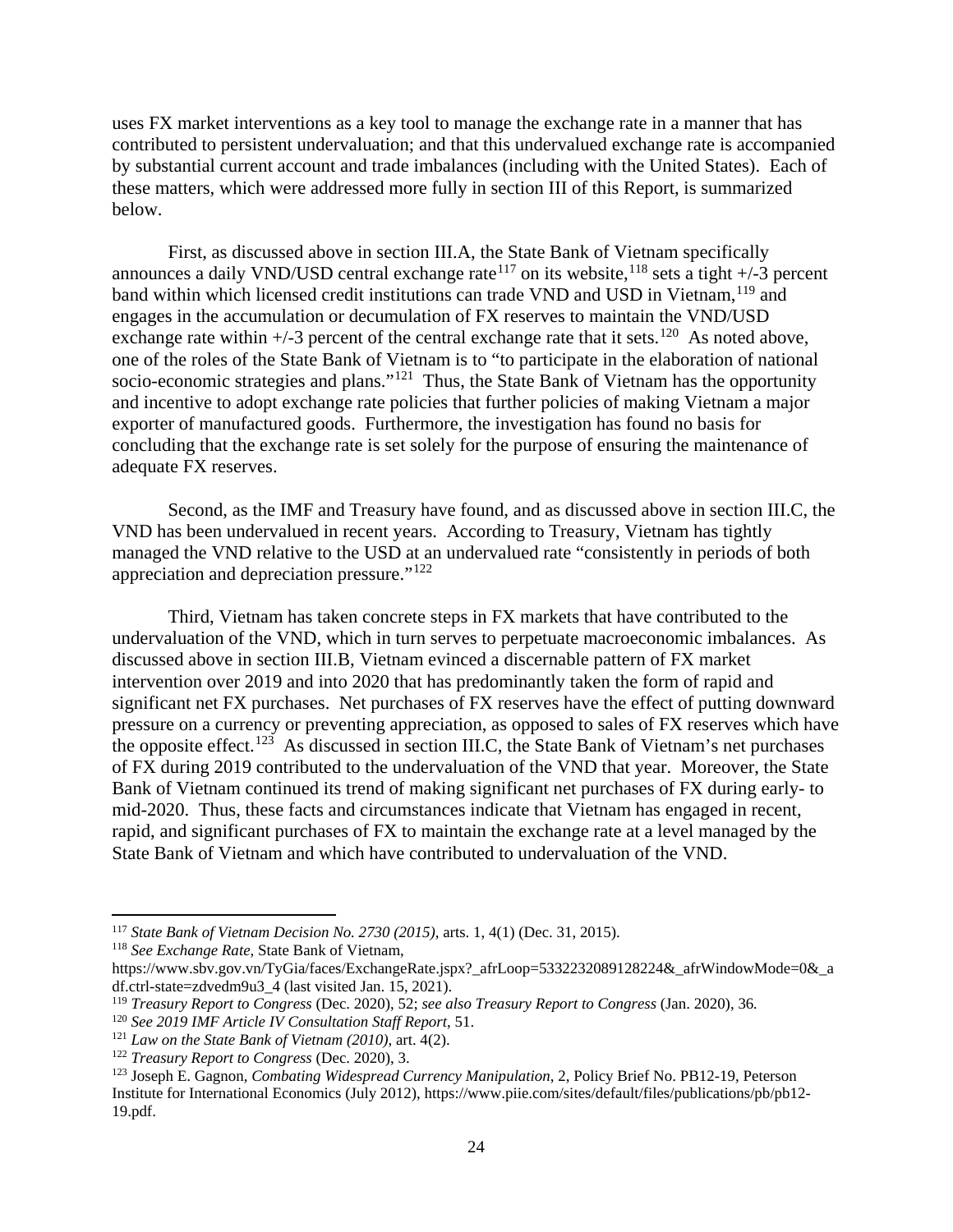Fourth, Vietnam's management of its exchange rate, and the resultant undervaluation of the VND, has been recently accompanied by substantial current account and trade imbalances. As discussed above in section III.D, Vietnam's large-scale FX market interventions have taken place in the context of a sustained current account surplus, record goods trade surpluses (including with the United States), and rapid productivity growth in the tradable goods sector.

When examined in light of the norms discussed in section IV.A above, these factors support a finding that Vietnam's acts, policies, and practices regarding the valuation of its currency, including excessive foreign exchange market interventions and other related actions, taken in their totality, are unreasonable under section 301. As explained above, such acts, policies, and practices that artificially enhance a country's exports, and restrict its consumption and imports, unfairly distort market-based competition and are inconsistent with U.S. and international norms.

Vietnam's exchange rate policies, in combination, appear to achieve this result. This finding is supported by the views of at least some observers of the U.S.-Vietnam economic relationship, who have stated the view that the valuation of the VND, and the mechanisms used to maintain it, have enhanced Vietnam's trade competitiveness. In September 2020, a Council on Foreign Relations publication stated that "Vietnam has a peg—but one set at a level that keeps its currency weak and supports its exports."[124](#page-26-1) That same month, the Director of the Vietnam Institute for Economic and Policy Research was cited in Vietnamese media as stating that the State Bank of Vietnam's purchase of foreign currencies during 2020 helped prevent the strengthening of the VND, which would hurt exports.<sup>[125](#page-26-2)</sup>

As also explained above, exchange rate policies that prevent exchange rates from reflecting underlying economic and financial conditions, or prevent balance of payments adjustment, are inconsistent with U.S. and international principles. Vietnam's exchange rate policies, in combination, appear to contribute to this result. As discussed above, Vietnam's acts, policies, and practices that contribute to the undervaluation of its currency have taken place in the context of current account and goods trade surpluses (including with the United States).

In summary, the totality of the circumstances discussed above supports a finding that Vietnam's acts, policies, and practices that have contributed to undervaluation of its currency, including through excessive FX market interventions and other related actions, are unfair and inequitable, and, thus, unreasonable under section 301 of the Trade Act.

#### <span id="page-26-0"></span>**C. PURPORTED EXPLANATIONS FOR VIETNAM'S RECENT INTERVENTIONS IN FX MARKETS DO NOT UNDERMINE THE BASIS FOR FINDING ACTIONABILITY**

A number of purported explanations have been put forward to justify Vietnam's recent

<span id="page-26-1"></span><sup>124</sup> Brad W. Setser, Blog Post, *Asian Intervention in the Foreign Market is Back. Bigly*, Council on Foreign Relations (Sept. 16, 2020), https://www.cfr.org/blog/asian-intervention-foreign-exchange-market-back-bigly. 125 *VN's Forex Reserve Sets New Record*, Saigon Giai Phong Online (Sept. 9, 2020),

<span id="page-26-2"></span>https://sggpnews.org.vn/business/vns-forex-reserve-sets-new-record-88370.html; *see also* Brad Setser, Blog Post, *Asian Intervention in the Foreign Exchange Market is Back. Bigly*, Council on Foreign Relations (Sept. 16, 2020), https://www.cfr.org/blog/asian-intervention-foreign-exchange-market-back-bigly.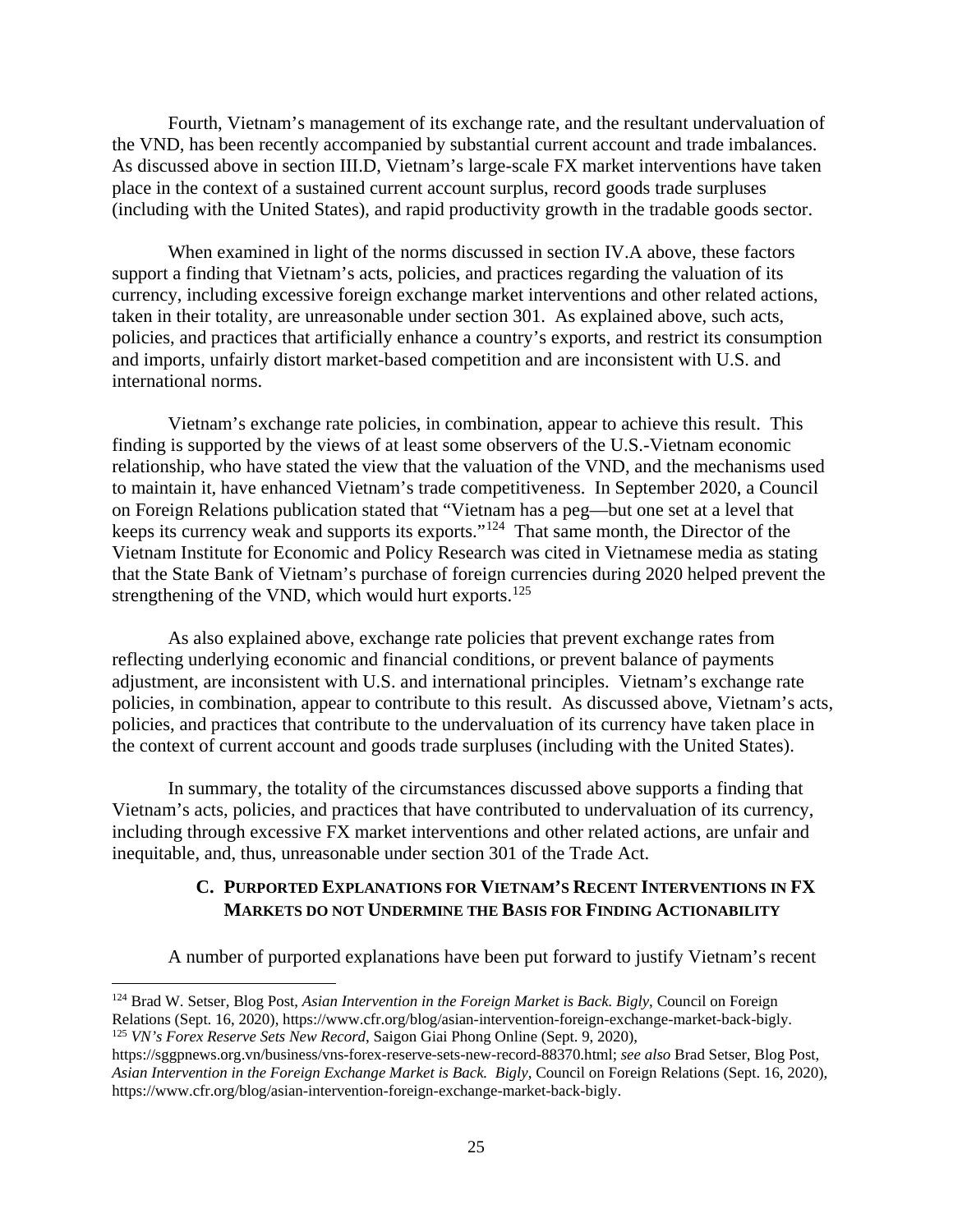interventions in FX markets. These arguments do not undermine the basis for finding actionability.

First, certain commenters have argued that Vietnam's purchases of FX are simply intended to build or maintain adequate levels of reserves.<sup>126</sup> The overall composition of Vietnam's acts, policies, and practices regarding currency valuation belies this assertion. As discussed above, the State Bank of Vietnam sets the exchange rate, based on its economic policy goals. There is no evidence on the record that the central goal of the chosen exchange rate is to build or maintain FX reserves. To the contrary, the evidence indicates that the FX market interventions are meant to maintain the exchange rate at a level consistent with the reference rate and trading band set by the State Bank of Vietnam. As the IMF has written, reserves may be accumulated "for non-precautionary reasons," "such as due to exchange rate policy, or for intergenerational savings."[127](#page-27-1) A build-up of official reserves through intervention in FX markets can contribute to undervaluation of the intervening country's currency, thus boosting its international competitiveness and trade surpluses.<sup>[128](#page-27-2)</sup>

Furthermore, even if Vietnam's FX reserves had previously been below certain reserves adequacy metrics for several years, that is no longer the case. For earlier periods, Treasury observed that, between July 2018 and June 2019, Vietnam's FX purchases "came in a context in which reserves remained below standard adequacy metrics and there was a reasonable rationale for rebuilding reserves."<sup>[129](#page-27-3)</sup> In its most recent Article IV consultation report, which covered 2018, the IMF opined that "over the next several years, [Vietnam] should continue gradual reserve accumulation."[130](#page-27-4) As of the beginning of 2019, Vietnam's FX reserves were below standard reserves adequacy metrics.<sup>[131](#page-27-5)</sup>

Similarly, during the period of currency market stress in 2015, Vietnam's reserves declined to \$29 billion, equivalent to roughly 60 percent of the IMF's Assessing Reserves Adequacy metric for countries with fixed exchange rate regimes, and equivalent to 12 percent of GDP.[132](#page-27-6) 

However, Vietnam has built reserves from 2015 forward. At the beginning of 2019, under the IMF's Assessing Reserves Adequacy metric for countries with a fixed exchange rate regime, Vietnam's reserves stood at 76 percent of adequate levels.[133](#page-27-7) By contrast, the IMF's Assessing Reserves Adequacy metric for floating exchange rate regimes would have assessed Vietnam's reserves to be "fully adequate" entering 2019.<sup>134</sup> The range of adequacy under this

<span id="page-27-0"></span><sup>126</sup> *See, e.g.,* Nghia Le public comments, 3 (Nov. 4, 2020) (on file at regulations.gov).

<span id="page-27-1"></span><sup>127</sup> *Assessing Reserves Adequacy*, 5, International Monetary Fund (Feb. 14, 2011) (hereinafter *Assessing Reserves* 

<span id="page-27-2"></span><sup>&</sup>lt;sup>128</sup> C. Fred Bergsten & Joseph E. Gagnon, *Currency Manipulation, the US Economy, and the Global Economic Order*, 1, Policy Brief No. 12-25, Peterson Institute for International Economics (Dec. 2012),

https://www.piie.com/sites/default/files/publications/pb/pb12-25.pdf.

<span id="page-27-3"></span><sup>129</sup> *Treasury Report to Congress* (Jan. 2020), 8, 37.

<span id="page-27-4"></span><sup>130</sup> *2019 IMF Article IV Consultation Staff Report*, 20. 131 *Treasury Report to Congress* (Dec. 2020), 53.

<span id="page-27-7"></span><span id="page-27-6"></span><span id="page-27-5"></span><sup>&</sup>lt;sup>132</sup> Id.<br><sup>133</sup> 2019 IMF Article IV Consultation Staff Report, 36; Treasury Report to Congress (Dec. 2020), 53.

<span id="page-27-8"></span><sup>&</sup>lt;sup>134</sup> 2019 IMF Article IV Consultation Staff Report, 36; Treasury Report to Congress (Dec. 2020), 53.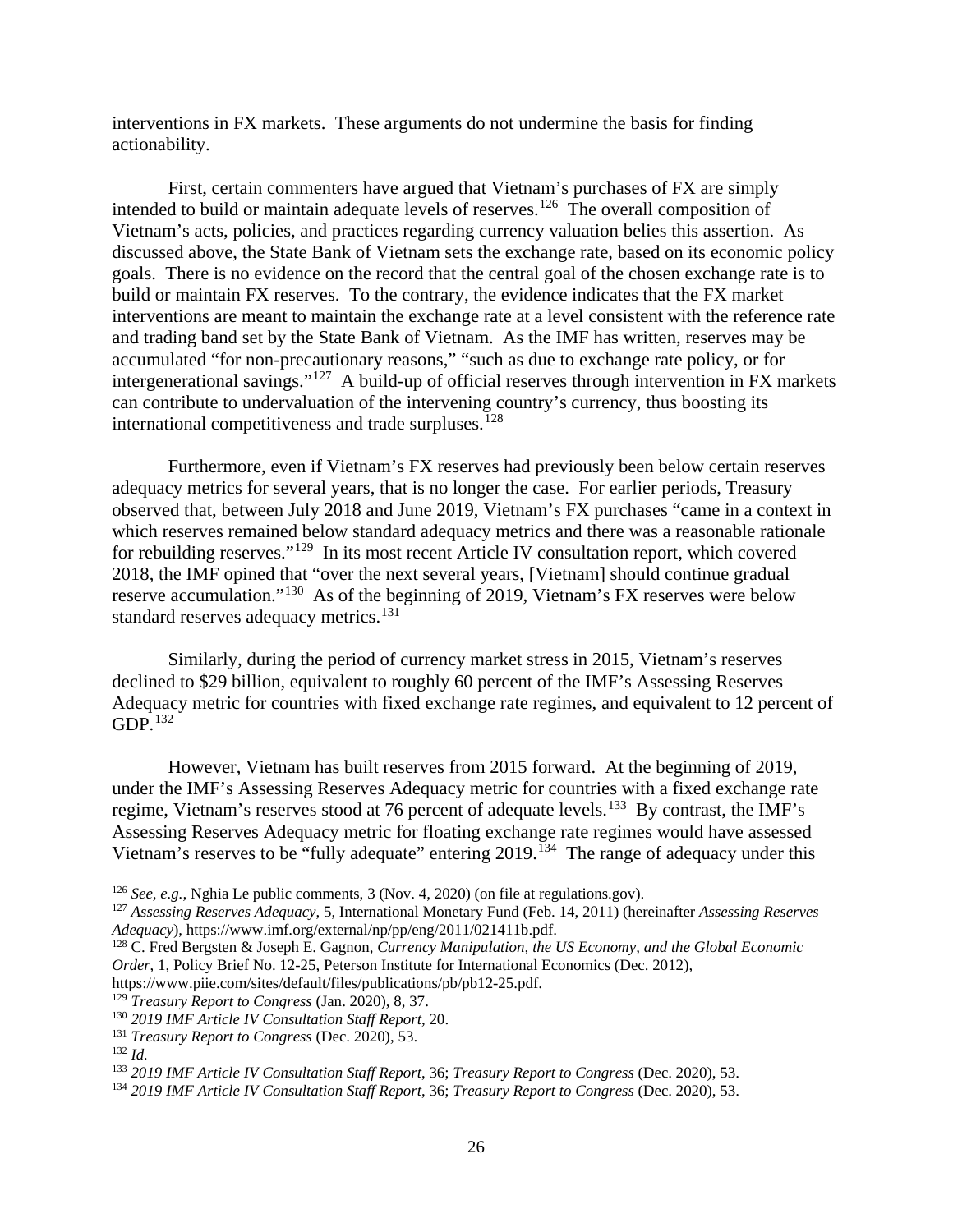metric is 100 to 150 percent.<sup>135</sup> Since the beginning of 2019, Vietnam's FX reserves have increased rapidly, and stood at \$88.3 billion as of September 2020.[136](#page-28-2) Although the IMF has not yet published an updated estimate as of October 2020, according to Treasury, Vietnam's reserves likely are at least at roughly adequate levels now relative to the IMF metric for fixed exchange rate regimes, given the substantial purchases since the beginning of 2019, as determined by Treasury.[137](#page-28-3) Again, entering into 2019, Vietnam's FX reserves would have been assessed as adequate under this metric for floating exchange rate regimes.<sup>[138](#page-28-4)</sup>

Reserves in months of imports was one of the earliest reserve adequacy metrics and is widely cited given it is based on data that tends to be readily available on a higher frequency than other metrics. One widely used benchmark is at least three months of import coverage.<sup>139</sup> However, this metric becomes less applicable to countries as they increase their level of development and access to global financial markets, as well as when they become more integrated into global production and supply chains rather than importing primarily for domestic consumption. As a result, this metric is less relevant for Vietnam, which is highly integrated into global supply chains, resulting in a large amount of imported inputs intended for subsequent reexport rather than domestic use, and much of which may be financed externally.

Based on the foregoing, Vietnam's FX reserve levels appear to be in the range of adequate levels. This situation, combined with the scale and speed of Vietnam's FX purchases during the recent period, and that these interventions took place in the context of current account and goods trade surpluses (including with the United States), furthermore undermines the rationales proffered in this investigation to justify Vietnam's level of FX reserves accumulation during the period examined.

#### <span id="page-28-0"></span>**V. VIETNAM'S ACTS, POLICIES, AND PRACTICES BURDEN OR RESTRICT U.S. COMMERCE**

For an act, policy, or practice of a foreign country to be actionable under section 301 of the Trade Act, it must also burden or restrict U.S. commerce.<sup>140</sup> For the reasons below, the investigation supports findings that Vietnam's acts, policies, and practices that contribute to currency undervaluation, including excessive FX market interventions and other related actions, taken in their totality, burden or restrict U.S. commerce.

First, Vietnam's currency undervaluation effectively lowers the price of exported products from Vietnam into the United States. Currency undervaluation also suppresses the value of Vietnamese factors of production, lowering production costs. Among these is the value of labor, which reduces the purchasing power and consumption of workers. In turn, the undervaluation undermines the competitive position of firms in the United States that are

<span id="page-28-6"></span> $140$  19 U.S.C. § 2411(b)(1).

<span id="page-28-1"></span> $\overline{\phantom{a}}$ <sup>135</sup> *Assessing Reserves Adequacy*, 31. 136 *See* IMF Data.

<span id="page-28-2"></span>

<span id="page-28-3"></span><sup>137</sup> *Treasury Report to Congress* (Dec. 2020), 53.

<span id="page-28-4"></span> $138$  *Id.* 

<span id="page-28-5"></span><sup>139</sup> *Assessing Reserve Adequacy—Specific Proposals*, 16, International Monetary Fund (Apr. 2015), https://www.imf.org/external/np/pp/eng/2014/121914.pdf.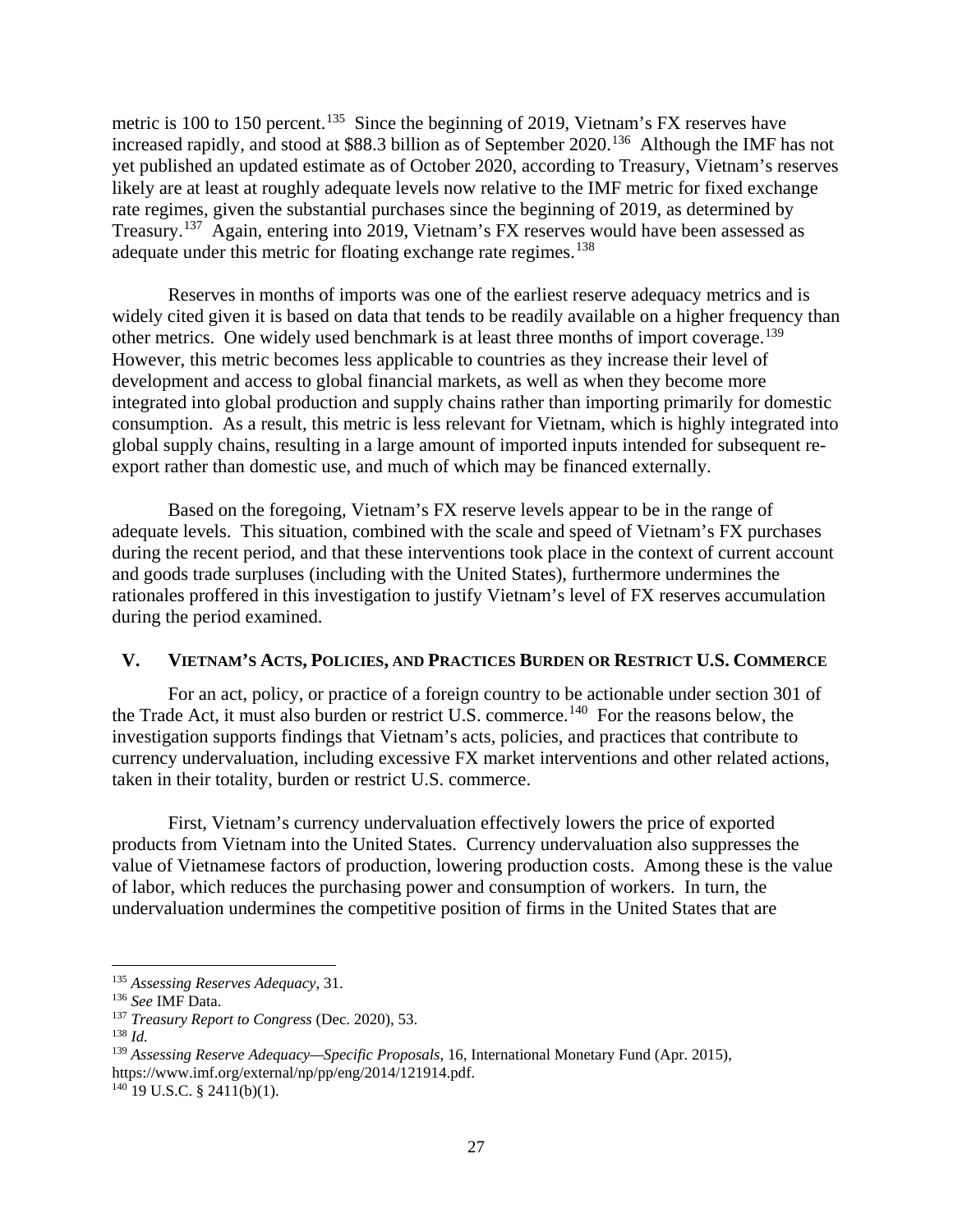competing with lower-priced Vietnamese imports.<sup>[141](#page-29-0)</sup>

The notion that there has been an increase in imports from Vietnam despite REER appreciation<sup> $142$ </sup> does not undercut the conclusion that the VND has been undervalued and lowers the price of imports from Vietnam into the United States. Comparisons between the relative size of imports from Vietnam and those from other United States trading partners,<sup>[143](#page-29-2)</sup> or differences in import prices between Vietnam and other countries to the United States,<sup>[144](#page-29-3)</sup> likewise do not undercut the conclusion that Vietnam's currency has been undervalued and that Vietnam has been making FX market interventions that push down the value of the VND.

Second, Vietnam's currency undervaluation raises the price of United States exports to Vietnam. This undermines the competitive position of U.S. firms in the Vietnamese domestic market. Claims that Vietnam is accounting for an increasing share of U.S. exports since 2016, despite undervaluation of the VND, do not impact this conclusion.<sup>[145](#page-29-4)</sup> Similar to imports, there may be a myriad of reasons to explain fluctuations in exports from one country to another. Again, an increase in the levels of U.S. exports to Vietnam does not mean that the VND is not undervalued or that this undervaluation has no impact on U.S. commerce.

In addition, excessive FX market intervention undertaken while a country has a significant current account surplus undermines U.S. export opportunities. For example, a current account surplus may result from net exports, suggesting that domestic production exceeds domestic consumption. Without FX market intervention, all else being equal, the value of Vietnam's currency would tend to appreciate in the context of a current account surplus, enhancing domestic consumption in a manner more favorable to U.S. exports. In this manner, Vietnam's acts, policies, and practices that contribute to the undervaluation of its currency, including excessive foreign exchange market interventions and other related actions, taken in their totality, also burden or restrict U.S. commerce.

Certain arguments have been made in this investigation regarding the pass-through rate of exchange rate fluctuations into prices.<sup>146</sup> Similar arguments have also been made that, by

 $\overline{a}$ 

<span id="page-29-0"></span><sup>141</sup> *See* U.S. Steel post-hearing comments, 2 (Jan. 7, 2021) (on file at regulations.gov) ("this practice lowers costs for Vietnamese manufacturers during periods of both appreciation and depreciation, thereby encouraging exports of cheap and unfairly traded manufactured goods including hundreds of thousands of metric tons ('MT') of steel each year—to the United States").

<span id="page-29-2"></span><span id="page-29-1"></span><sup>&</sup>lt;sup>142</sup> US Fashion Industry Association public comments, 3 (Nov. 12, 2020) (on file at regulations.gov).<br><sup>143</sup> *See* National Retail Federation public comments, 4 (Nov. 12, 2020) (on file at regulations.gov).

<span id="page-29-3"></span><sup>144</sup> *See, e.g.,* Hearing Transcript, 147 ("the average price for handbags from Vietnam is more than double the price from China, and significantly higher than most other major suppliers").

<span id="page-29-4"></span><sup>&</sup>lt;sup>145</sup> National Retail Federation public comments, 4 (Nov. 12, 2020) (on file at regulations.gov).

<span id="page-29-5"></span><sup>&</sup>lt;sup>146</sup> *Id.* at 3 ("The impact of Vietnam's currency depreciation, if any and however caused, has not likely impacted consumer prices of goods imported from Vietnam, or goods exported to Vietnam, to the detriment of the U.S. economy for at least three reasons. First, such an impact depends to some extent on the perceived duration of the shift in exchange rates. Research has shown that as short-term fluctuations of the exchange rate occur, companies are more likely to pass through only a small percentage of the currency change into the prices of their goods in order to preserve market share . . . Second, most trade today (more than 90%) is priced in U.S. dollars. The pass-through rate of currency appreciation or depreciation to the price of a good is only about 25% for items priced in U.S. dollars. On the other hand, for items priced in foreign currency, the pass-through rate of an exchange rate change to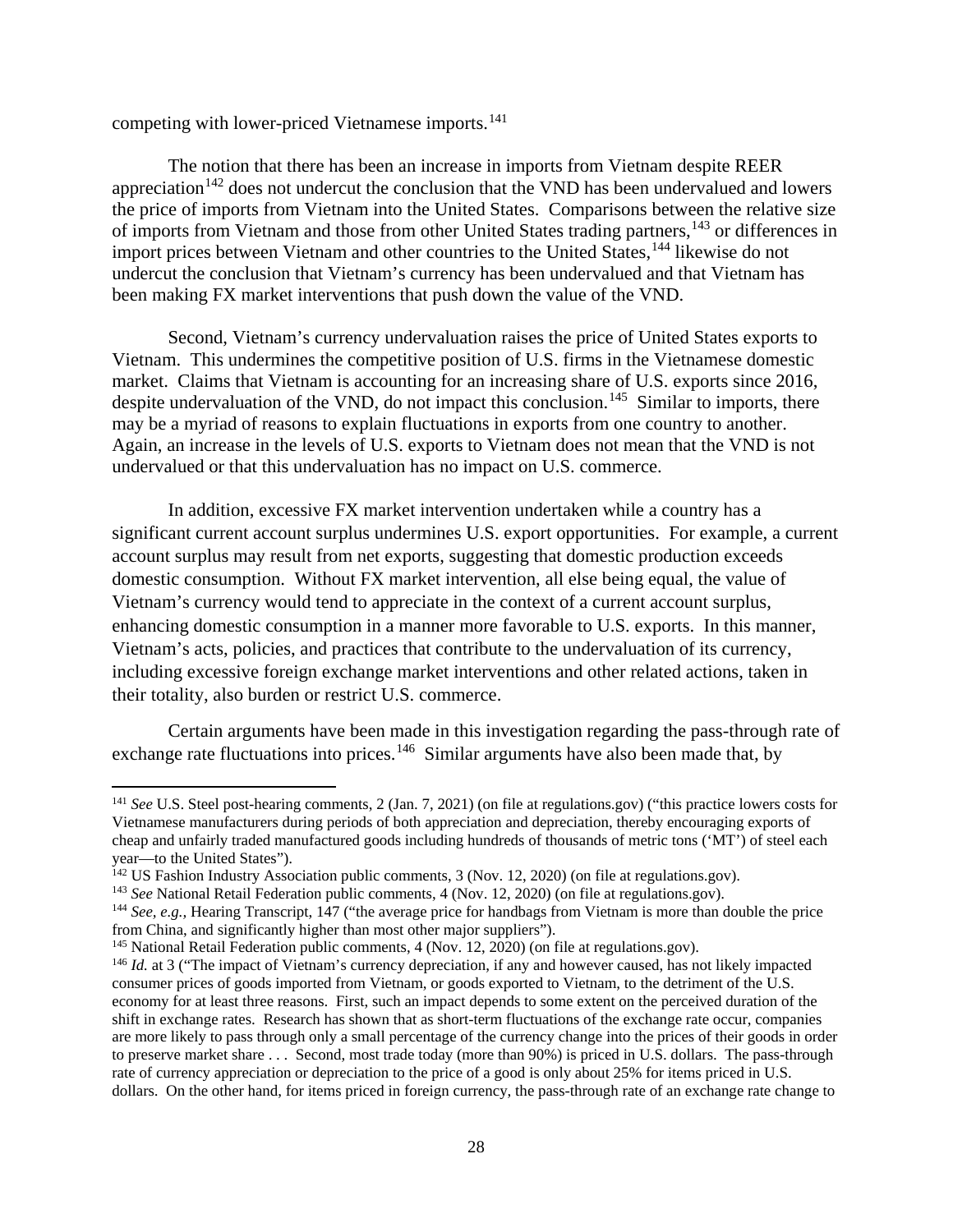holding down the value of its currency, Vietnam is raising the costs of production for its own producers by making their inputs in the form of imported intermediates and capital equipment more expensive, such that any boost to exports would be "wiped out."<sup>147</sup> Furthermore, arguments have been made that Vietnam is unlikely to benefit from an undervalued currency based on purported impacts of exchange rates on a country's trade balance.<sup>[148](#page-30-2)</sup> All of these arguments go beyond the scope of this Report. The purpose of this Report is to determine whether the investigation supports findings that Vietnam's acts, policies, and practices that contribute to its currency undervaluation, taken in their totality, are actionable under section 301 of the Trade Act. The purpose of this Report is not to quantify the extent of the damages that stem from Vietnam's acts, policies, and practices that contribute to currency undervaluation.

In sum, the impact of Vietnam's unreasonable acts, policies, and practices that contribute to the undervaluation of its currency, taken in their totality, serve to reduce market opportunities for U.S. firms in both the United States and Vietnamese markets. For these reasons, the investigation supports findings that Vietnam's unreasonable acts, policies, and practices that contribute to its currency undervaluation, including excessive FX market interventions and other related actions, taken in their totality, burden and restrict U.S. commerce.

#### <span id="page-30-0"></span>**VI. CONCLUSION**

 $\overline{a}$ 

The evidence collected in this investigation indicates that:

- (1) Vietnam's acts, policies, and practices that contribute to undervaluation of its currency, including excessive FX market interventions and other related actions, taken in their totality, are unreasonable; and
- (2) Vietnam's acts, policies, and practices that contribute to undervaluation of its currency, including excessive FX market interventions and other related actions, taken in their totality, burden or restrict U.S. commerce.

It follows that USTR's investigation supports a finding that Vietnam's acts, policies, and practices are actionable under section 301 of the Trade Act.<sup>[149](#page-30-3)</sup>

the U.S. dollar price jumps to approximately 95%. Third, . . . competition to move sourcing from China to suppliers in Vietnam is fierce. Vietnam has limited labor and capital capacity to produce all the goods that U.S. companies want to move out of China. Therefore, Vietnamese producers have very little incentive to lower their prices to these buyers") (citations omitted).

<span id="page-30-1"></span><sup>147</sup> Bryan Riley public comments, 2 (Nov. 11, 2020) (on file at regulations.gov); *see also* US Fashion Industry Association public comments, 3 (Nov. 12, 2020) (on file at regulations.gov).

<span id="page-30-3"></span><span id="page-30-2"></span><sup>148</sup> Nghia Le public comments, 5 (Nov. 4, 2020) (on file at regulations.gov) ("Moreover, Vietnam trade is unlikely to benefit from an undervalued currency. According to an IMF research in the external sector report in 2019, the impact of exchange rates on the trade balance is generally weak. Specifically, a 10% depreciation of the local currency (for all currencies), on average, improves the trade balance by only 0.3% of GDP in *the short term* (and the effect is mainly *through a reduction in import demand of the economy*)") (emphasis in original).  $149$  19 U.S.C. § 2411(b)(1).